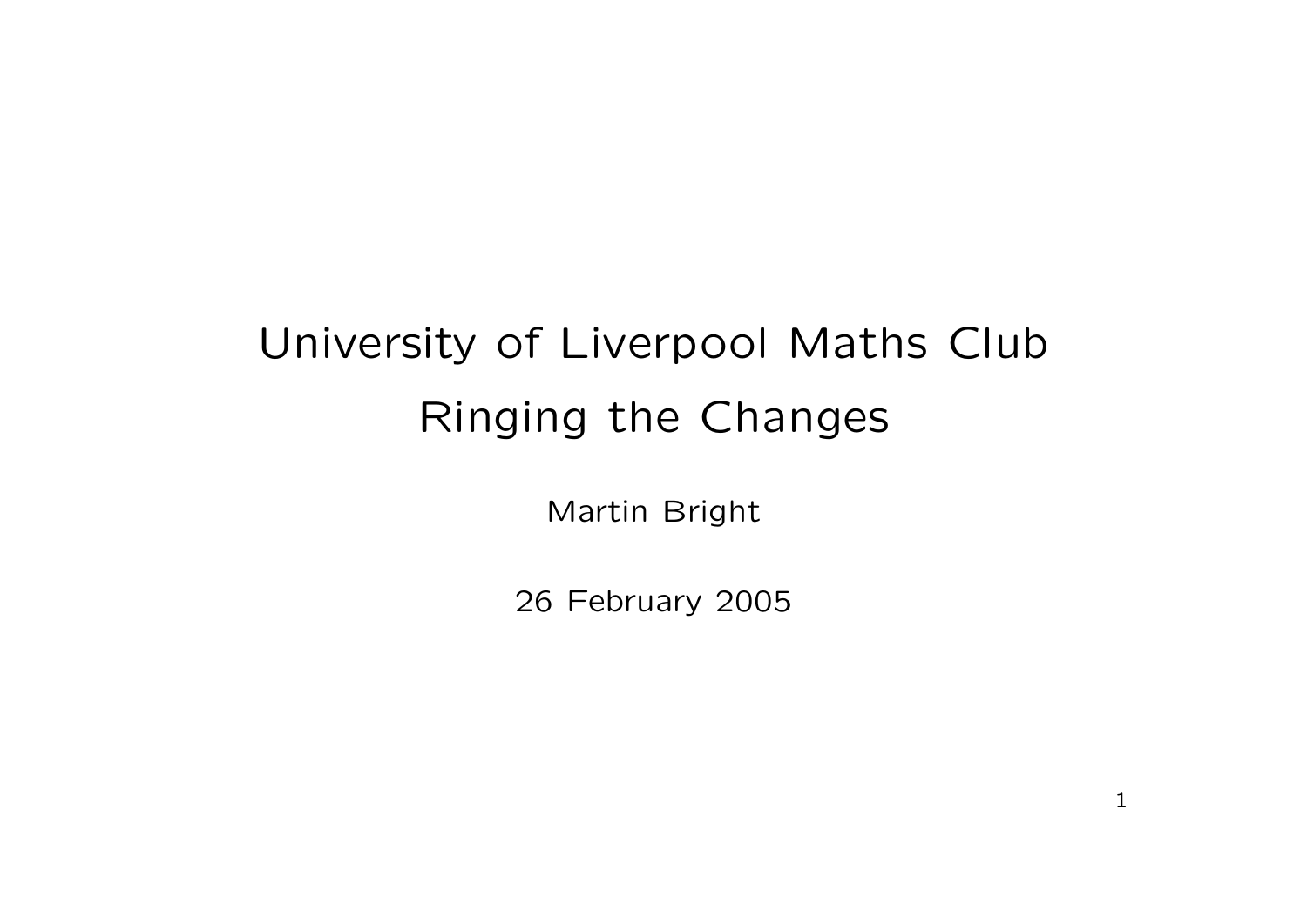English church bells do not ring tunes. Instead they ring changes, and there is lots of interesting mathematics to be found here.

Before we explain what change ringing is and start to look at the maths involved, we'll quickly look at why it's not possible to ring tunes on church bells.

To do this, we need to know how a church bell is rung.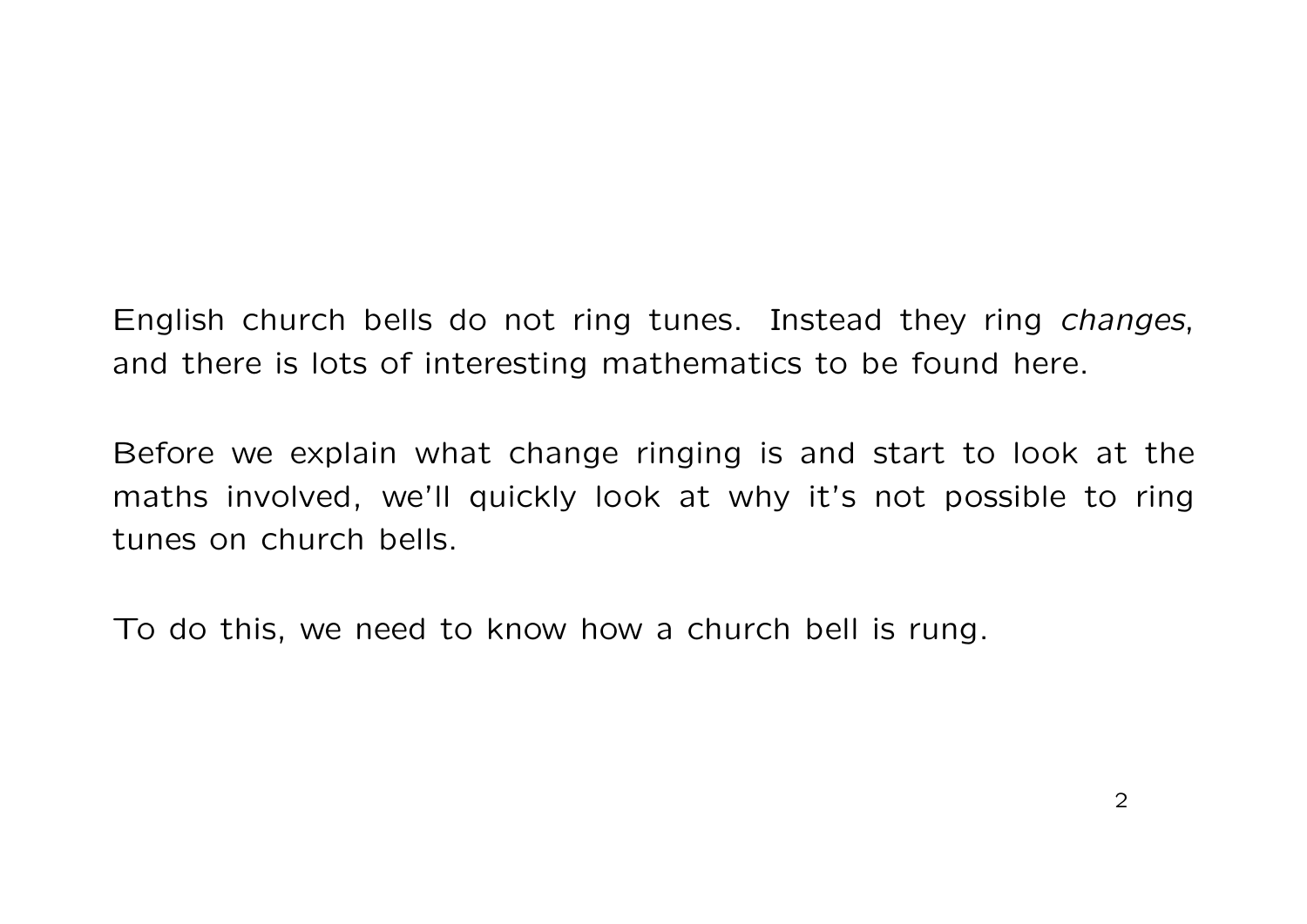A church bell is quite large – the smallest ones, like those at Rainhill, weigh about the same as me. The biggest change ringing bell at Liverpool Cathedral weighs just over 4 tonnes and is the heaviest in the world.

The bell is attached to a wheel and a rope. When it is rung, the bell starts off balanced mouth-upwards. When the rope is pulled, the bell falls off the balance and turns through a whole circle before stopping mouth-upwards again. Next time the rope is pulled, it goes back again. Each time it takes about two seconds from starting to pull the rope before the bell sounds.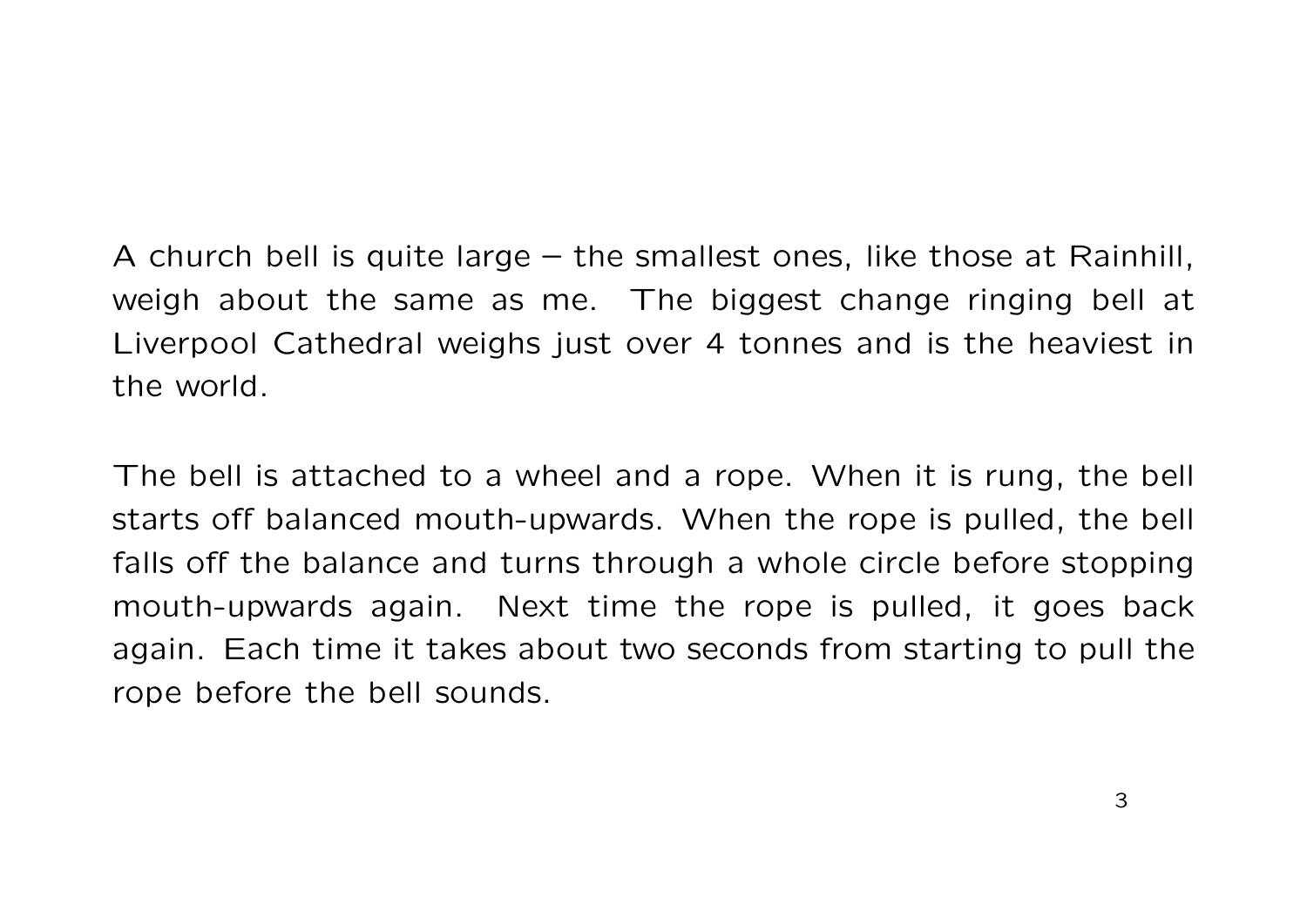There are normally between 6 and 12 bells in a change ringing peal. Since each individual bell can only ring about once every two seconds, we cannot ring tunes. What we can do is to ring all the bells in order, one after another. This is called ringing rounds.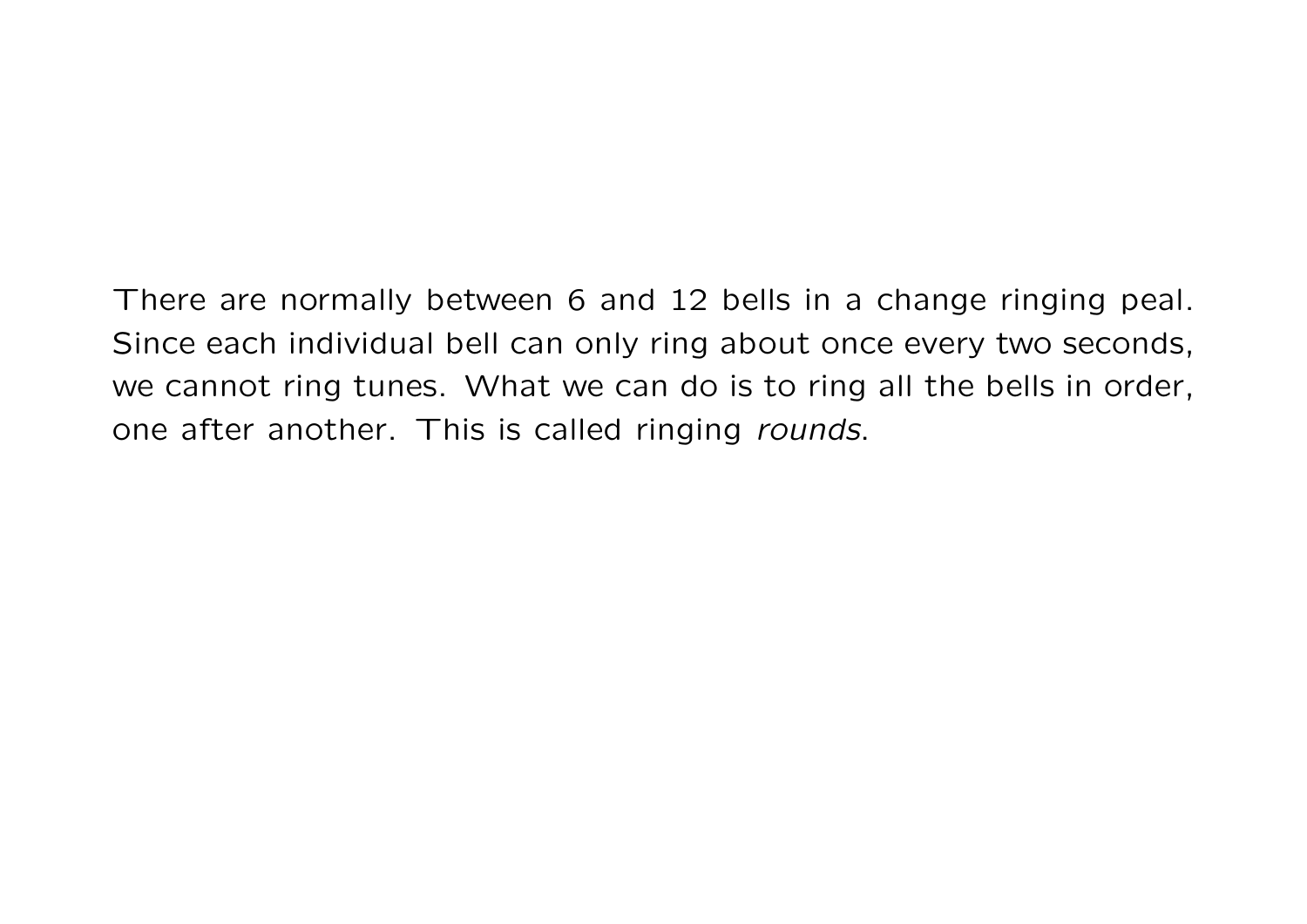There are normally between 6 and 12 bells in a change ringing peal. Since each individual bell can only ring about once every two seconds, we cannot ring tunes. What we can do is to ring all the bells in order, one after another. This is called ringing rounds.

Each ringer can change the speed of his or her bell just a little bit, enough to move one place earlier or one place later in the sequence. In this way we can move the bells into different orders. This is what change ringing is about!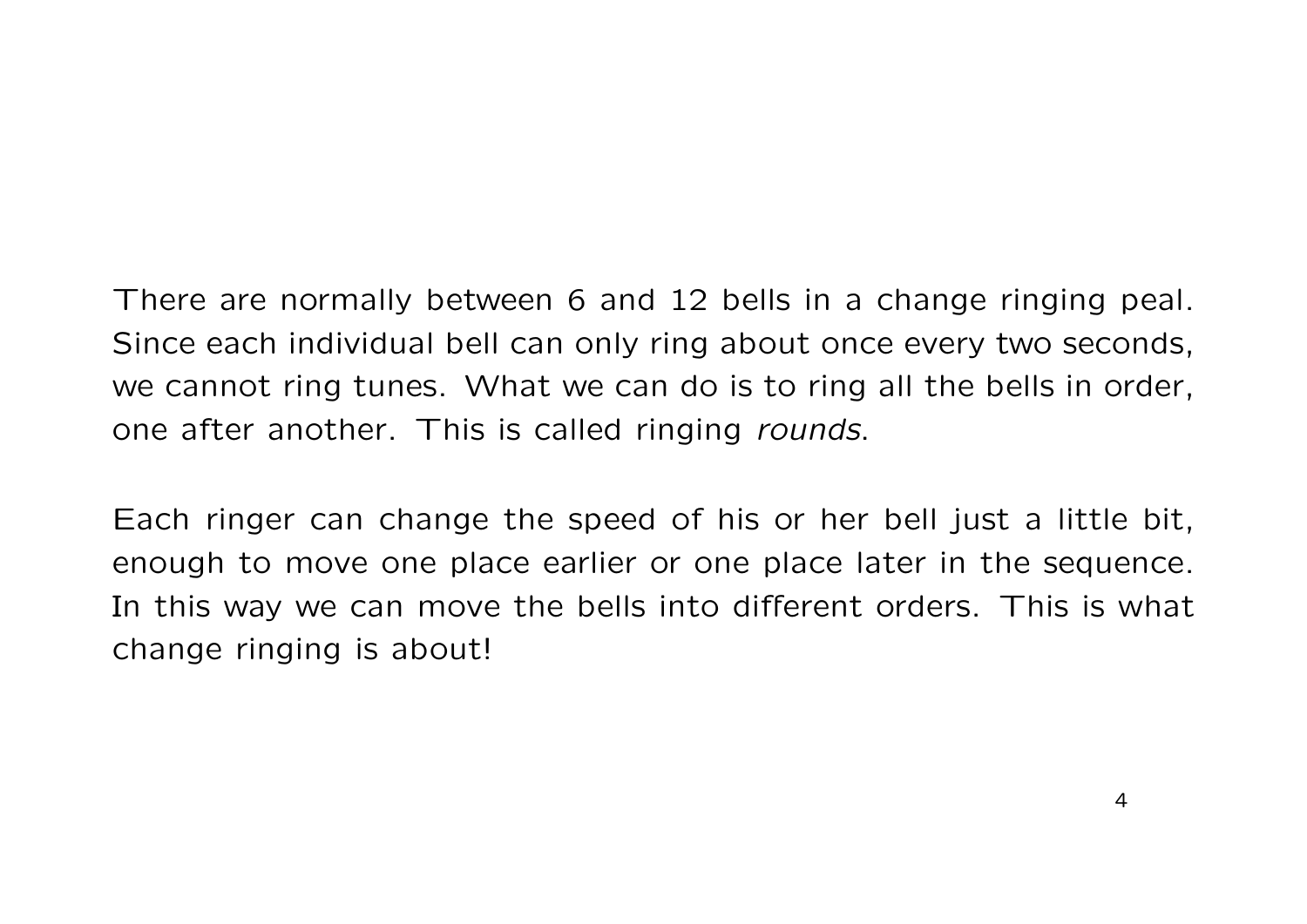1 2 3 4 5 6 7 8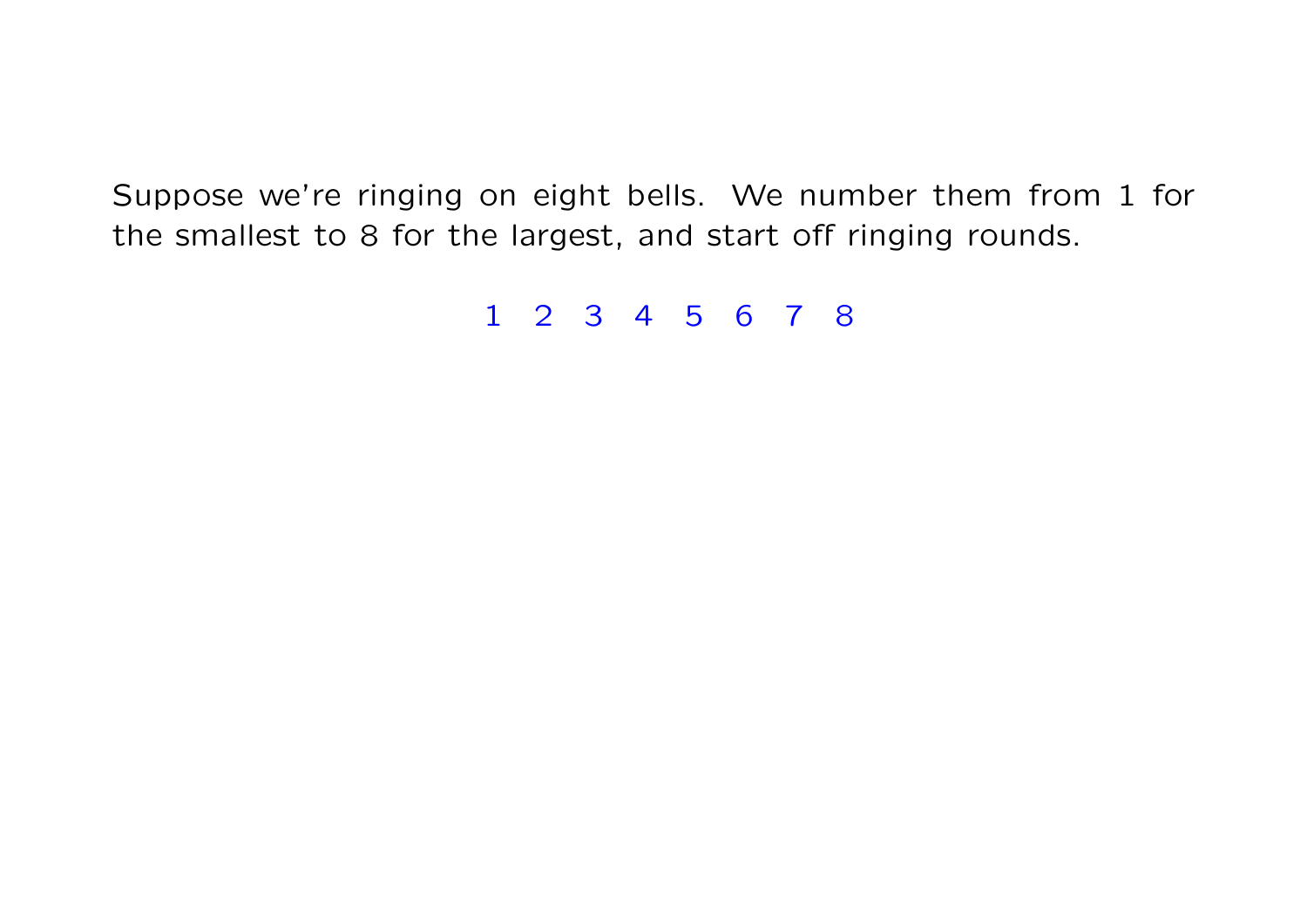### 1 2 3 4 5 6 7 8

Next time, bell number 1 is going to ring a little bit more slowly and move into 2nd place. Who is going to move into first place?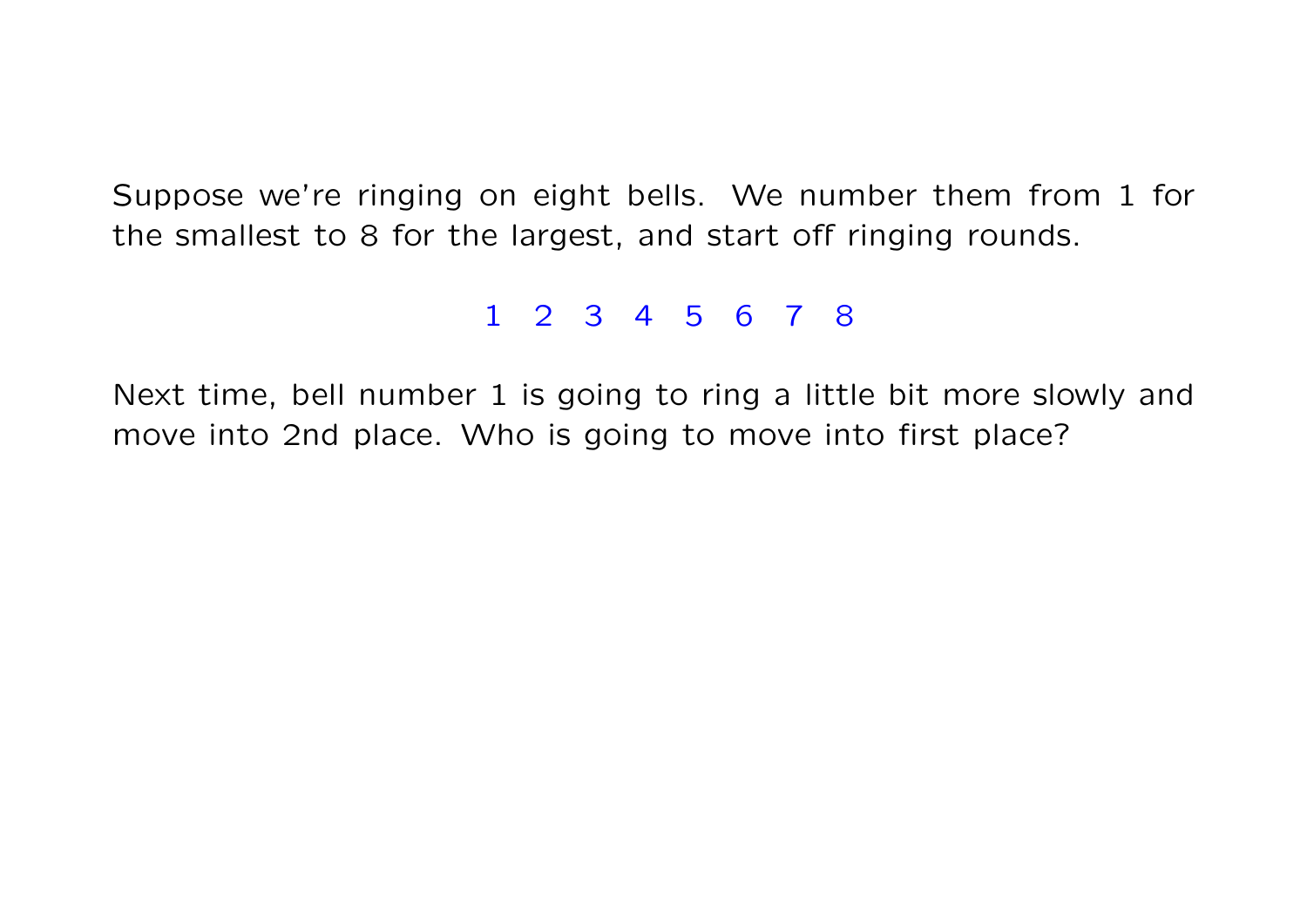#### 1 2 3 4 5 6 7 8

Next time, bell number 1 is going to ring a little bit more slowly and move into 2nd place. Who is going to move into first place?

Remember that each bell is only allowed to move one place from where it started.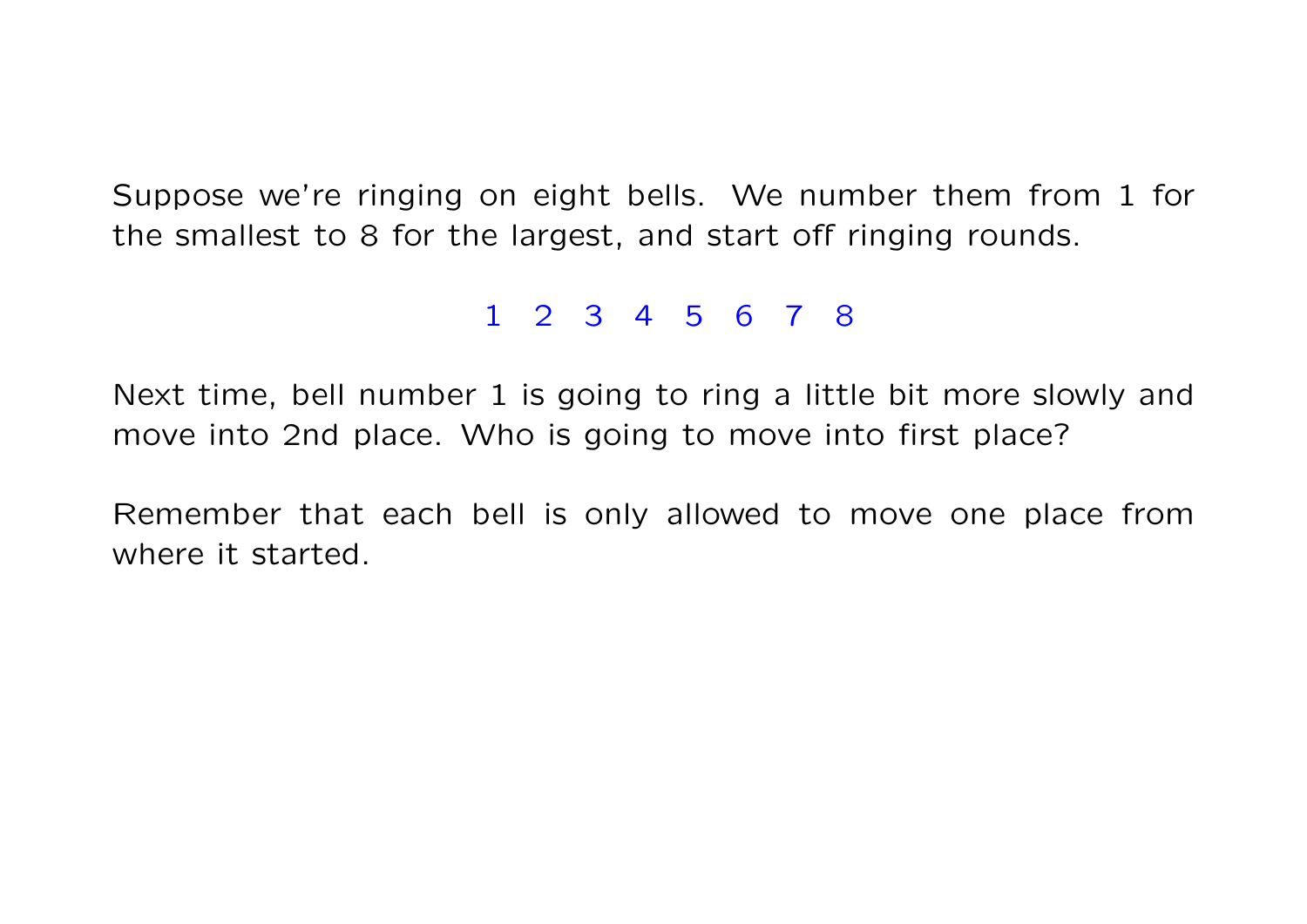#### 1 2 3 4 5 6 7 8

Next time, bell number 1 is going to ring a little bit more slowly and move into 2nd place. Who is going to move into first place?

Remember that each bell is only allowed to move one place from where it started. So it must be bell number 2 which moves into first place, by ringing a little more quickly.

#### 2 1 3 4 5 6 7 8

Bells 1 and 2 have swapped places. This is an example of a *change*.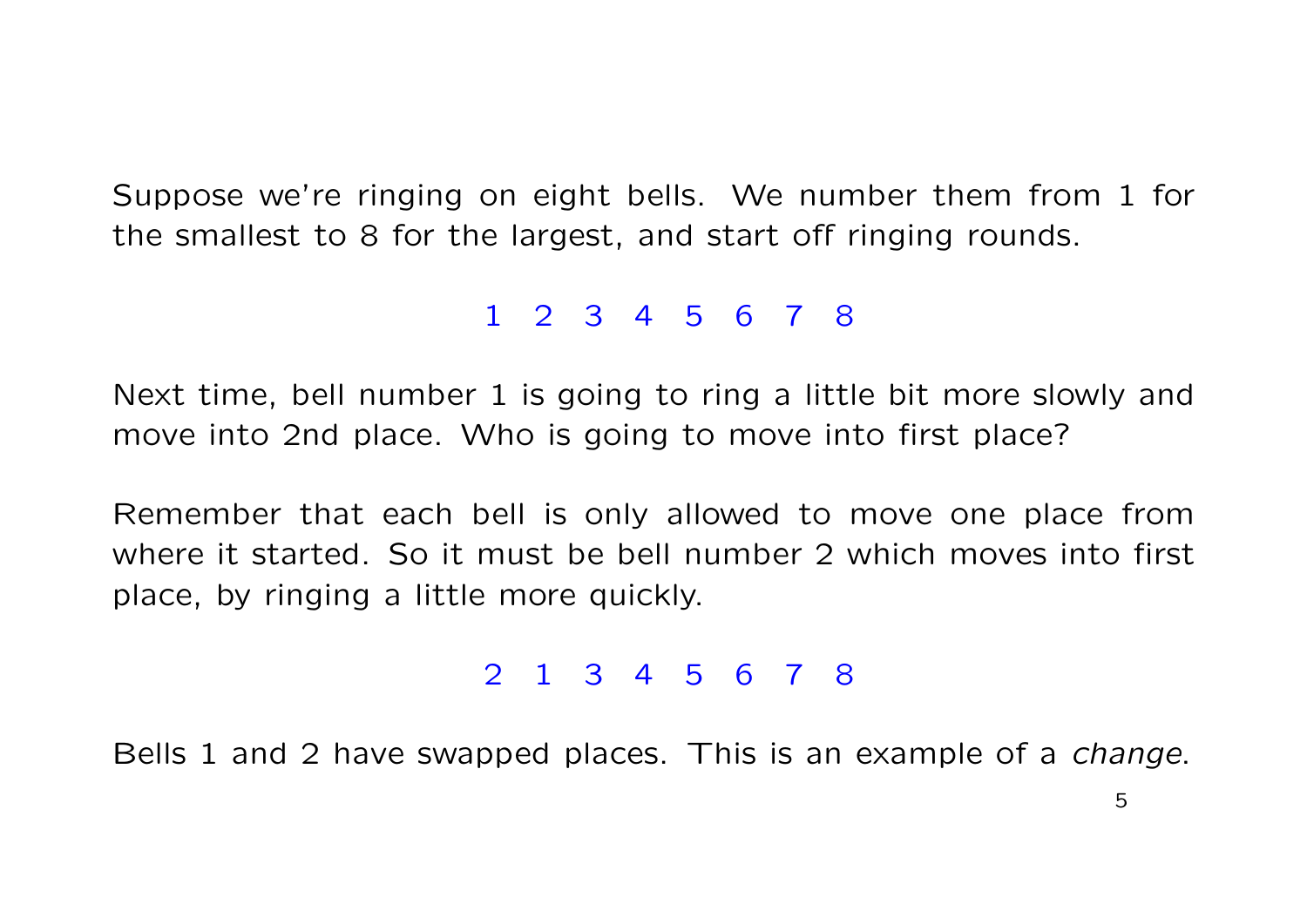In this example the bells changed from one order

1 2 3 4 5 6 7 8

to another order

### 2 1 3 4 5 6 7 8

by some bells ringing slightly more quickly or slowly. These orders are called permutations by mathematicians and rows by bell ringers. The object of change ringing is to ring sequences of rows without repeating any.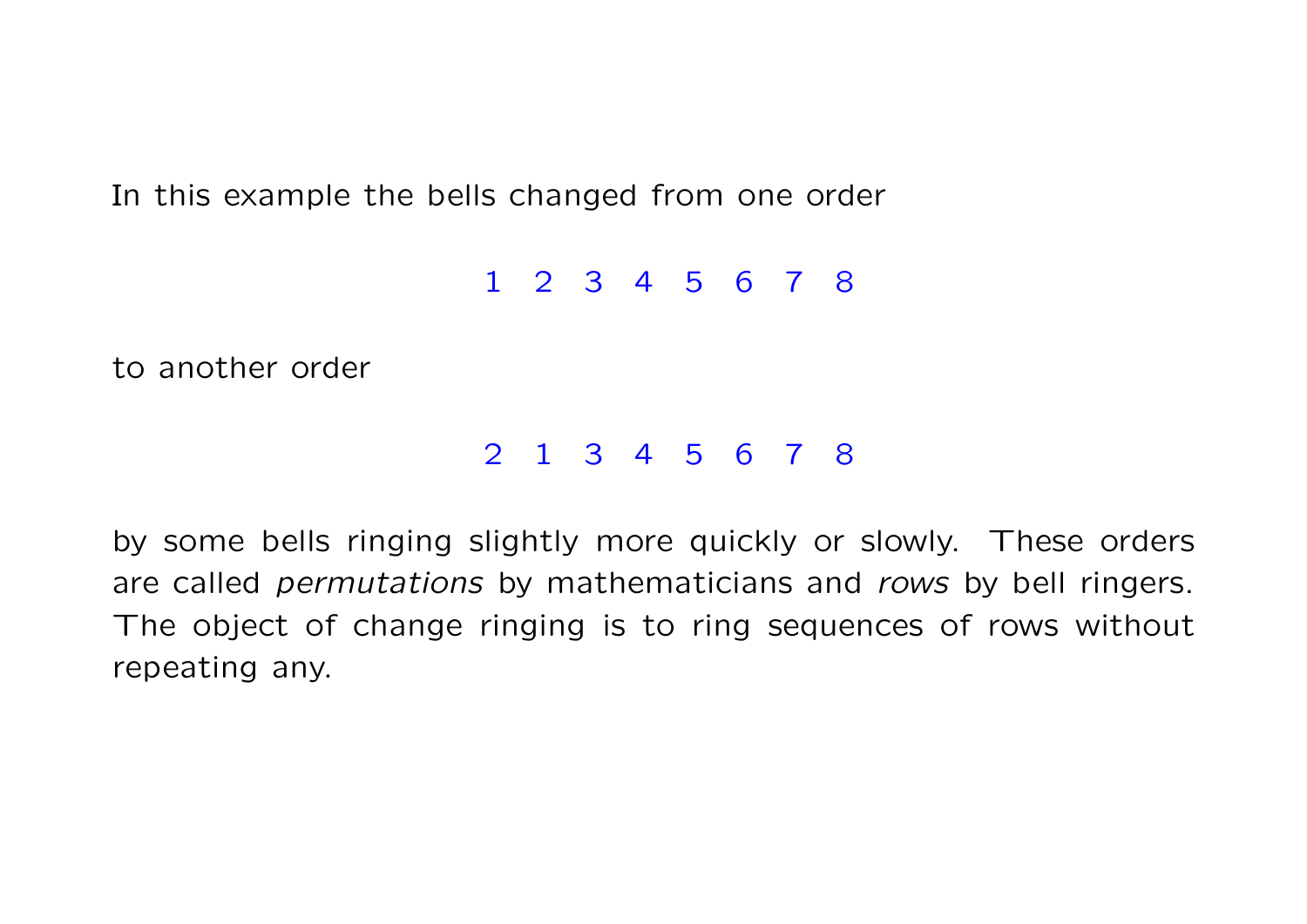In this example the bells changed from one order

1 2 3 4 5 6 7 8

to another order

### 2 1 3 4 5 6 7 8

by some bells ringing slightly more quickly or slowly. These orders are called *permutations* by mathematicians and rows by bell ringers. The object of change ringing is to ring sequences of rows without repeating any.

How many different rows are there on three bells?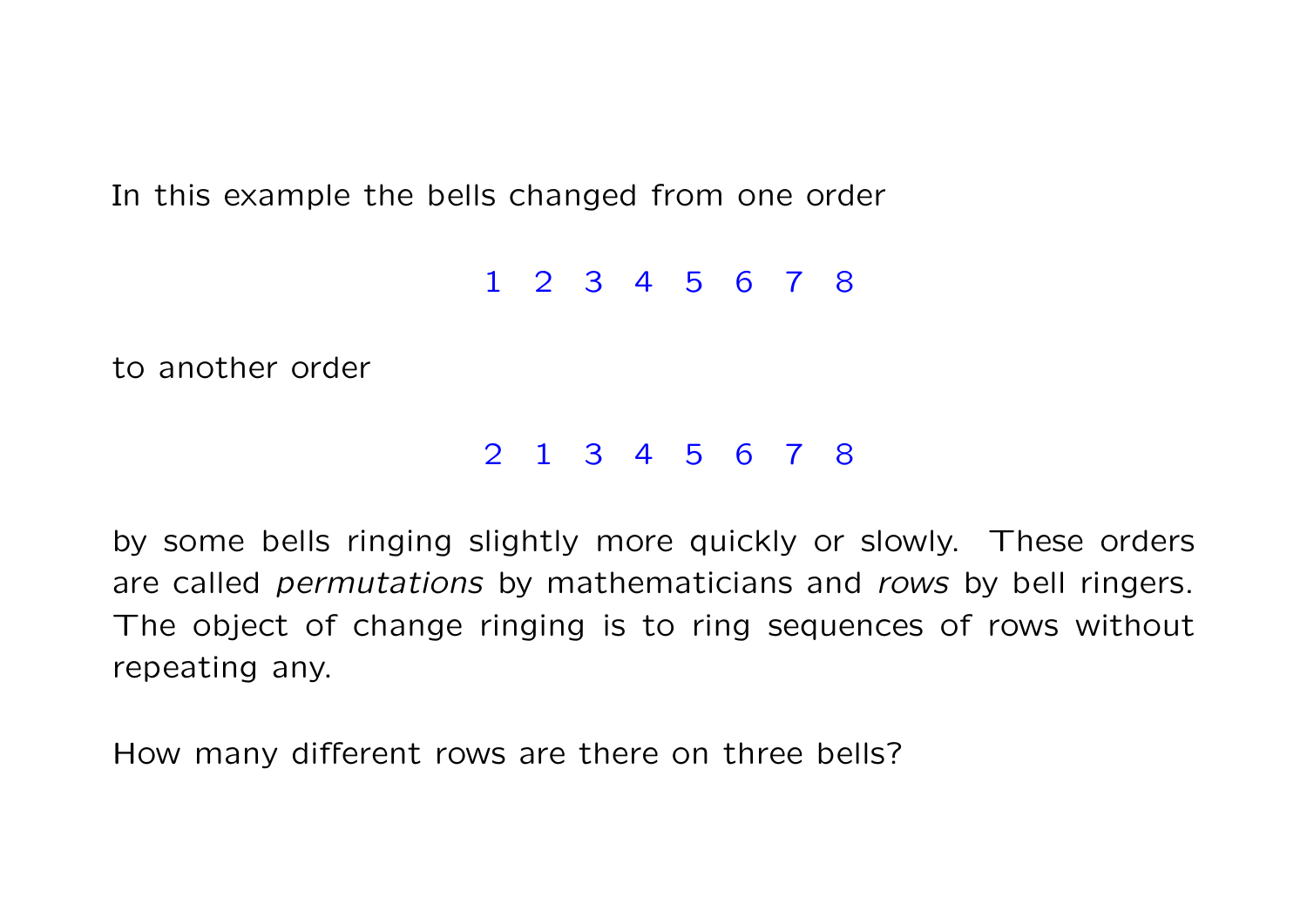In this example the bells changed from one order

1 2 3 4 5 6 7 8

to another order

### 2 1 3 4 5 6 7 8

by some bells ringing slightly more quickly or slowly. These orders are called *permutations* by mathematicians and rows by bell ringers. The object of change ringing is to ring sequences of rows without repeating any.

How many different rows are there on three bells? On four bells?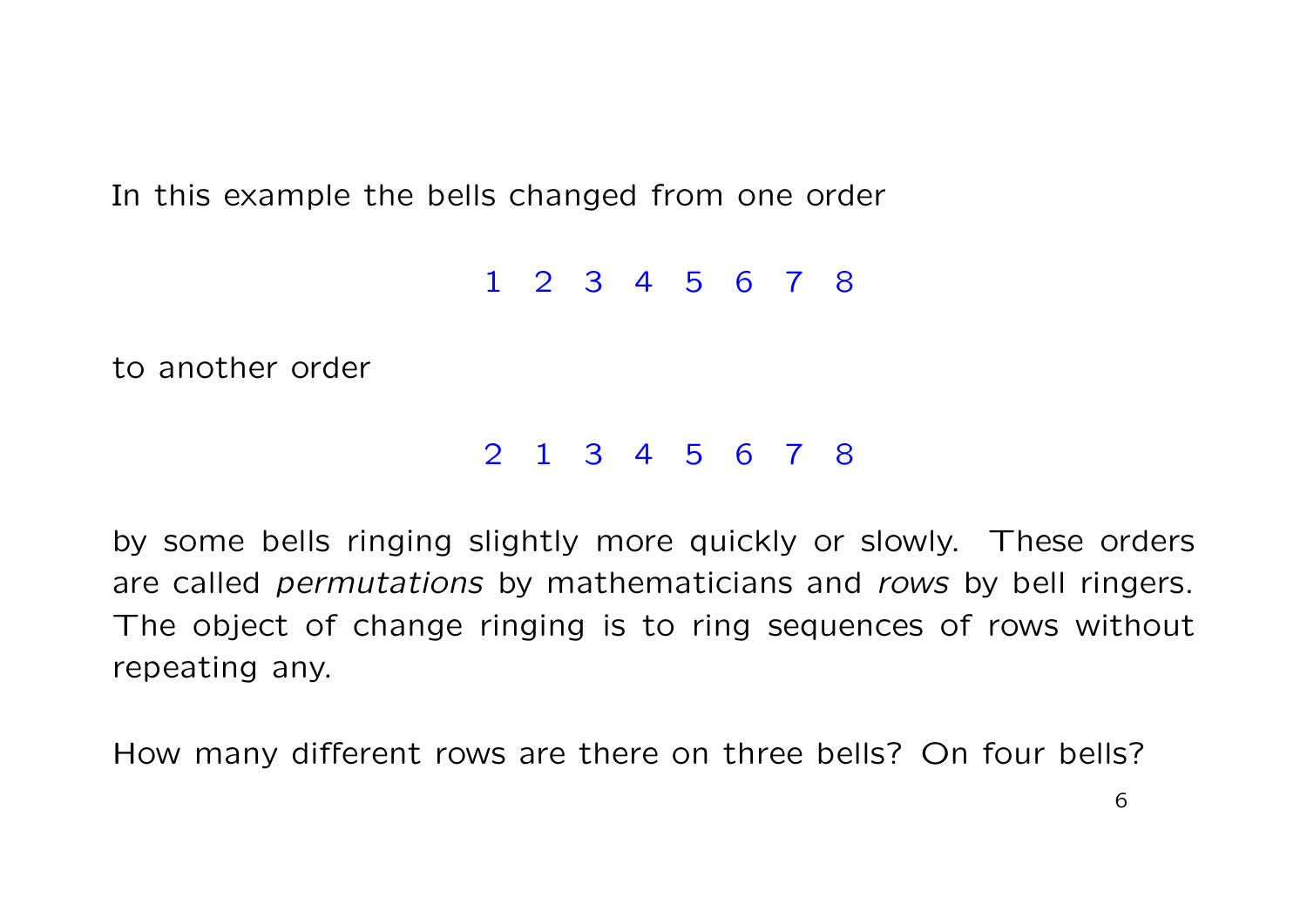• We must start and end in rounds.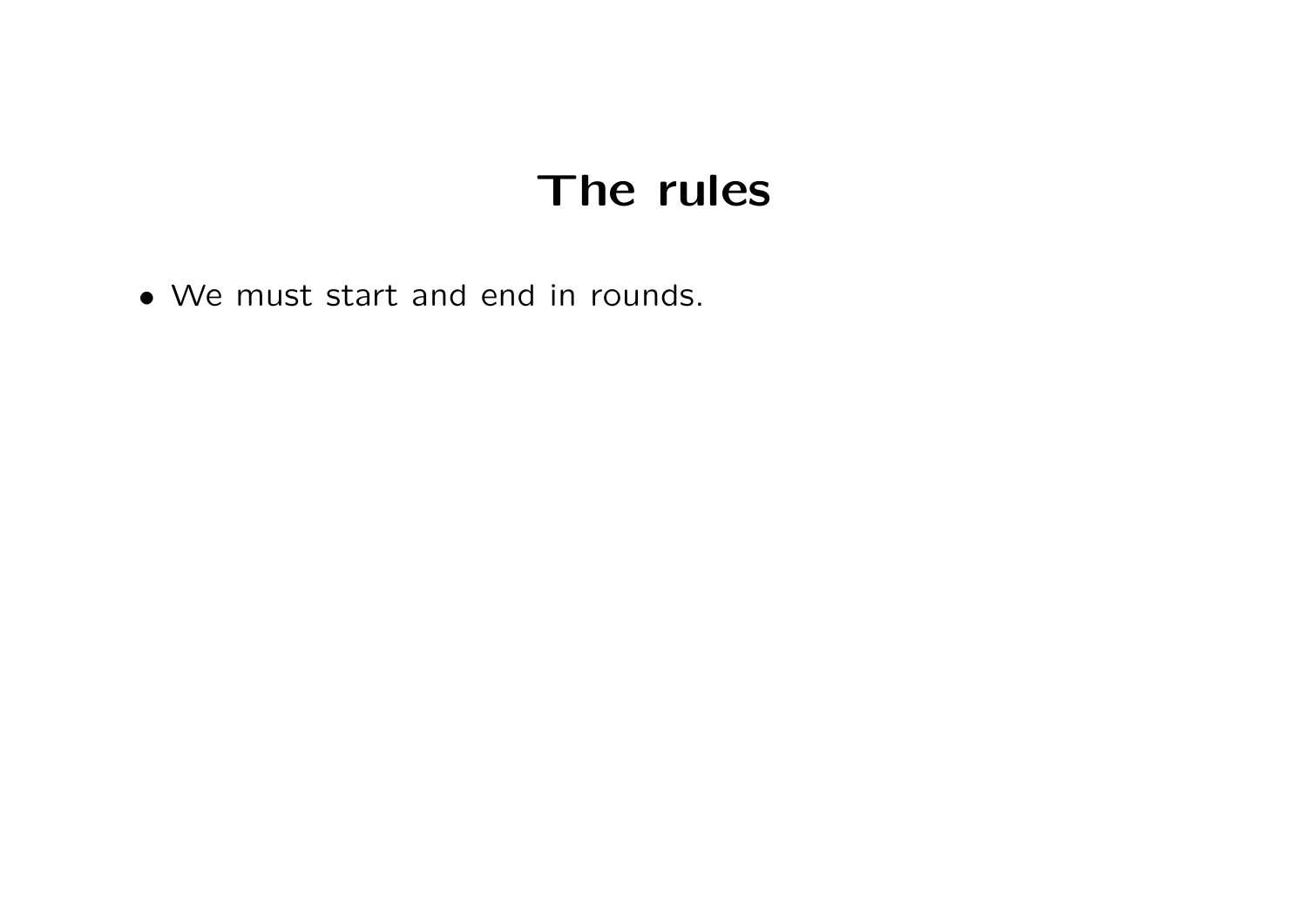- We must start and end in rounds.
- In going from one row to the next, each bell may move at most one place.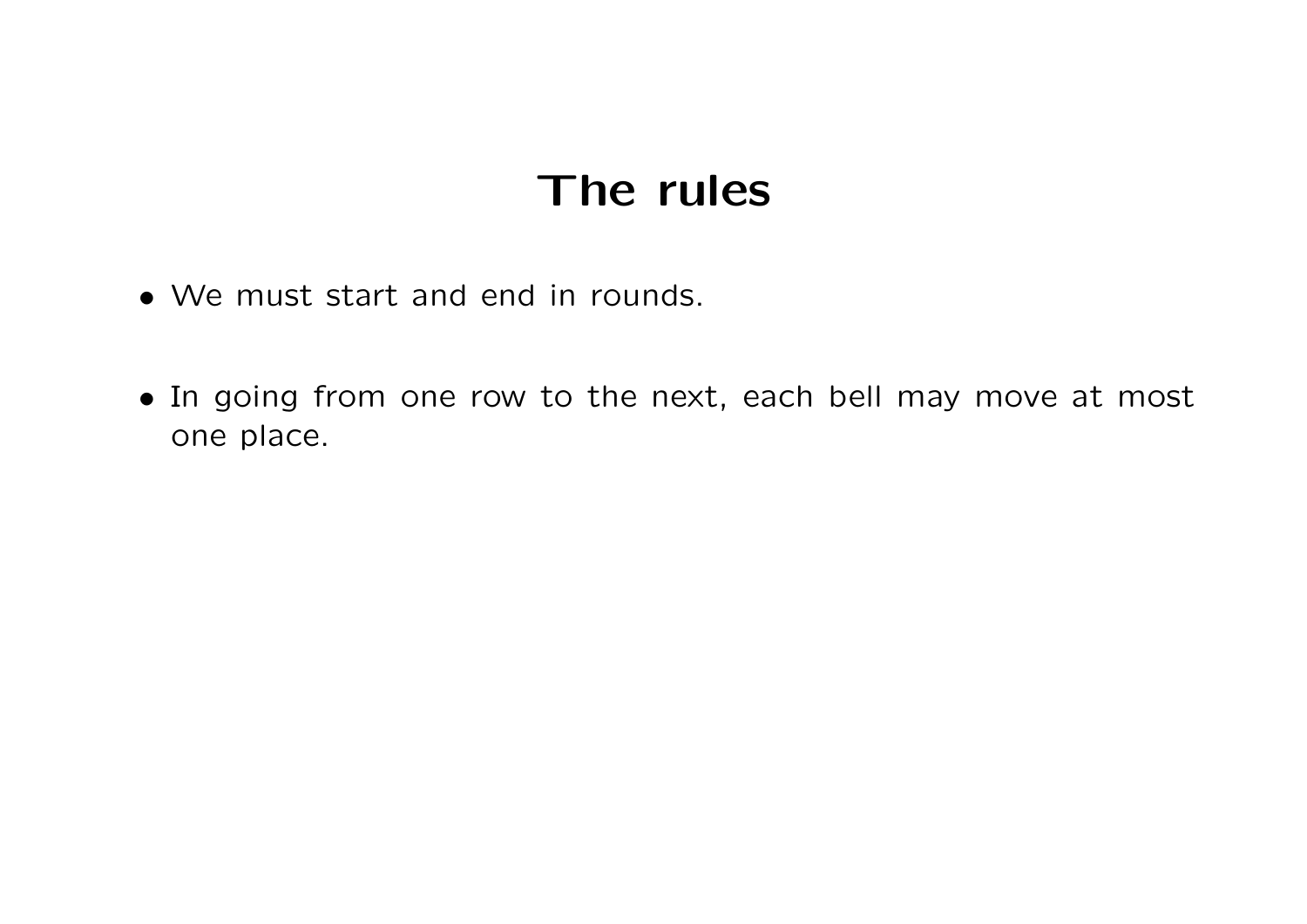- We must start and end in rounds.
- In going from one row to the next, each bell may move at most one place.
- No row may be repeated.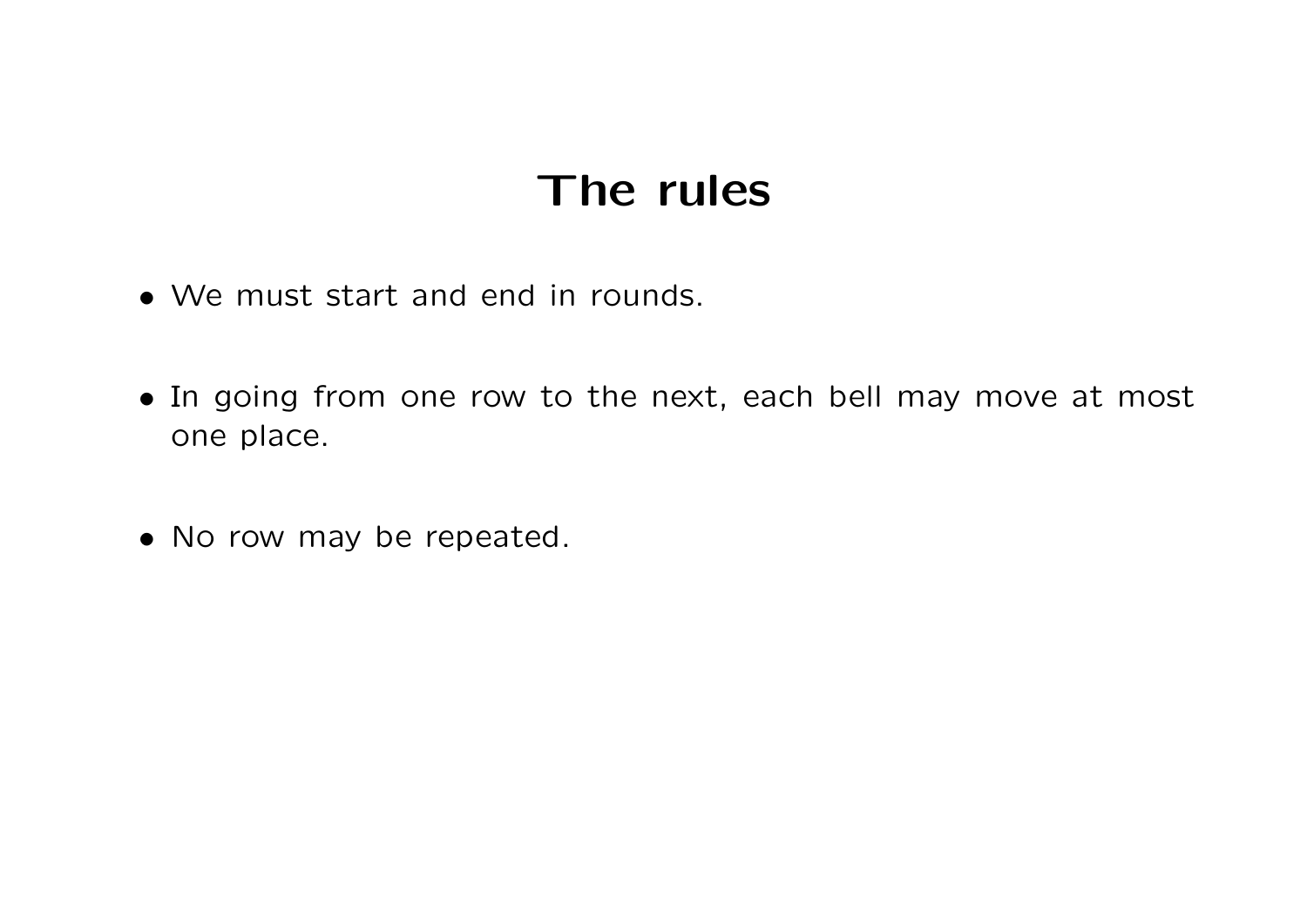- We must start and end in rounds.
- In going from one row to the next, each bell may move at most one place.
- No row may be repeated.

These rules are what make the interesting mathematics of change ringing.

Let's put this into practice with a little exercise.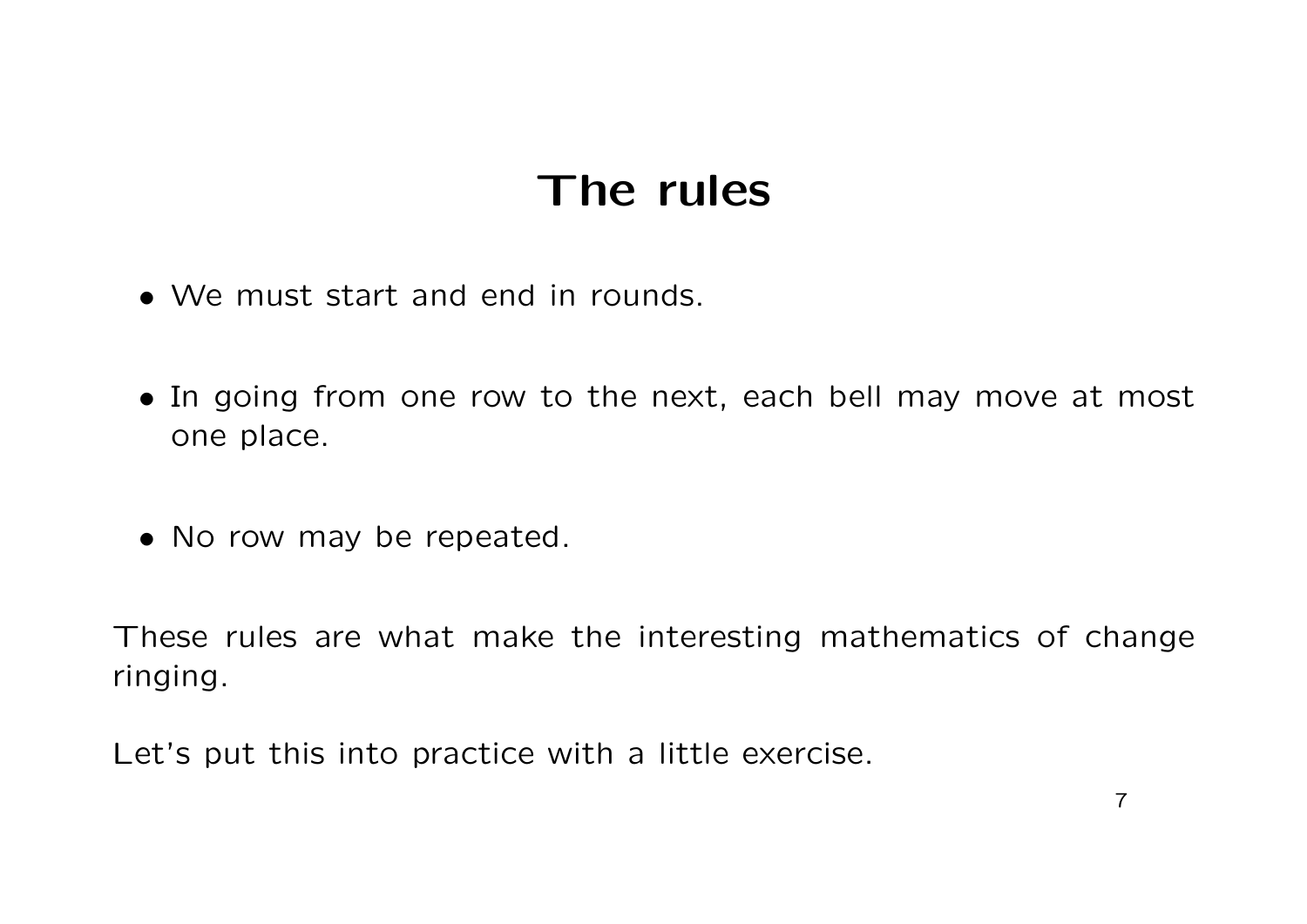$$
\begin{array}{cccccc}\n1 & 2 & 3 & 4 & 5 & 6 & 7 & 8 \\
X & X & X & X & X\n\end{array}
$$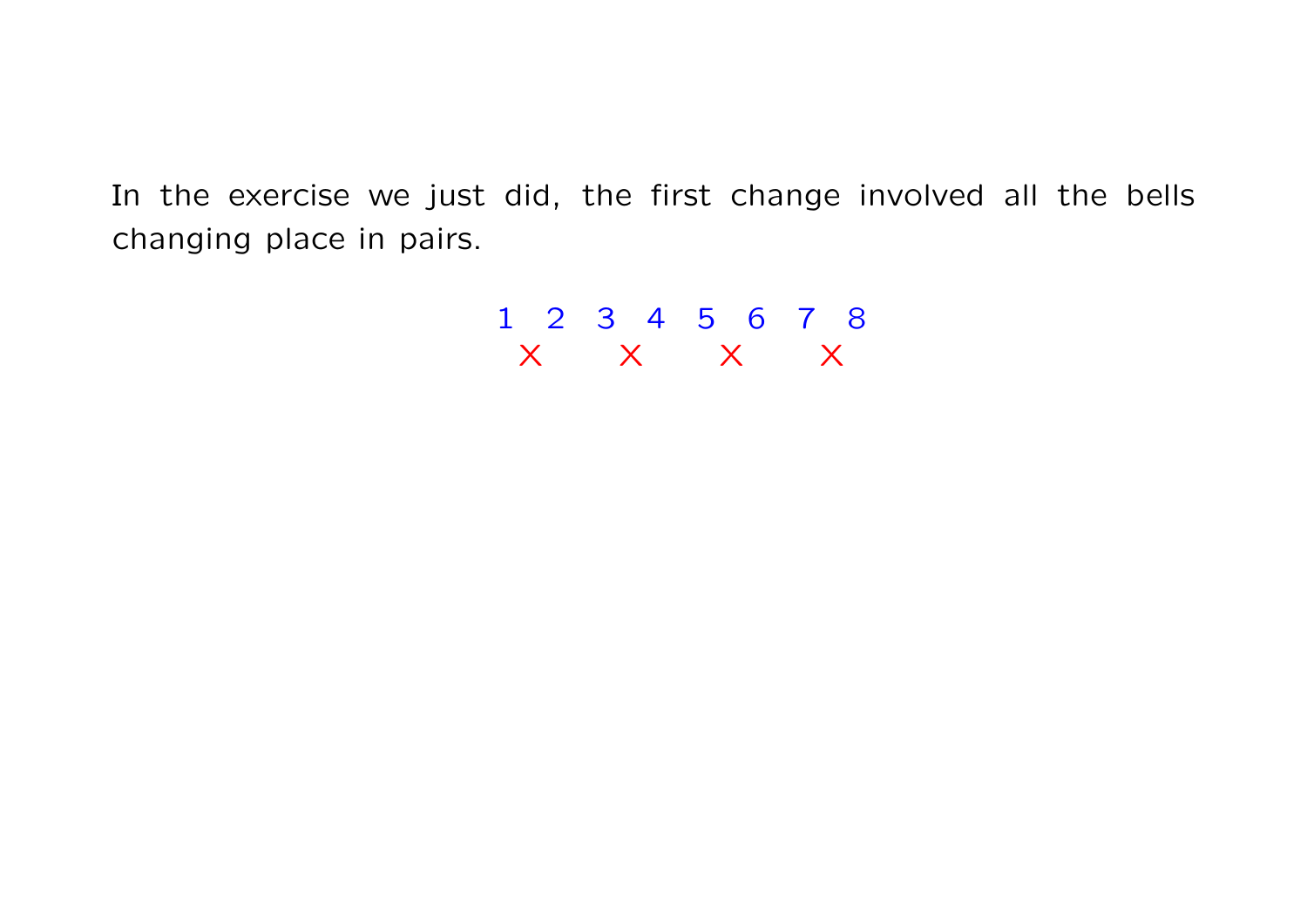$$
\begin{array}{cccccc}\n1 & 2 & 3 & 4 & 5 & 6 & 7 & 8 \\
X & X & X & X & X \\
2 & 1 & 4 & 3 & 6 & 5 & 8 & 7\n\end{array}
$$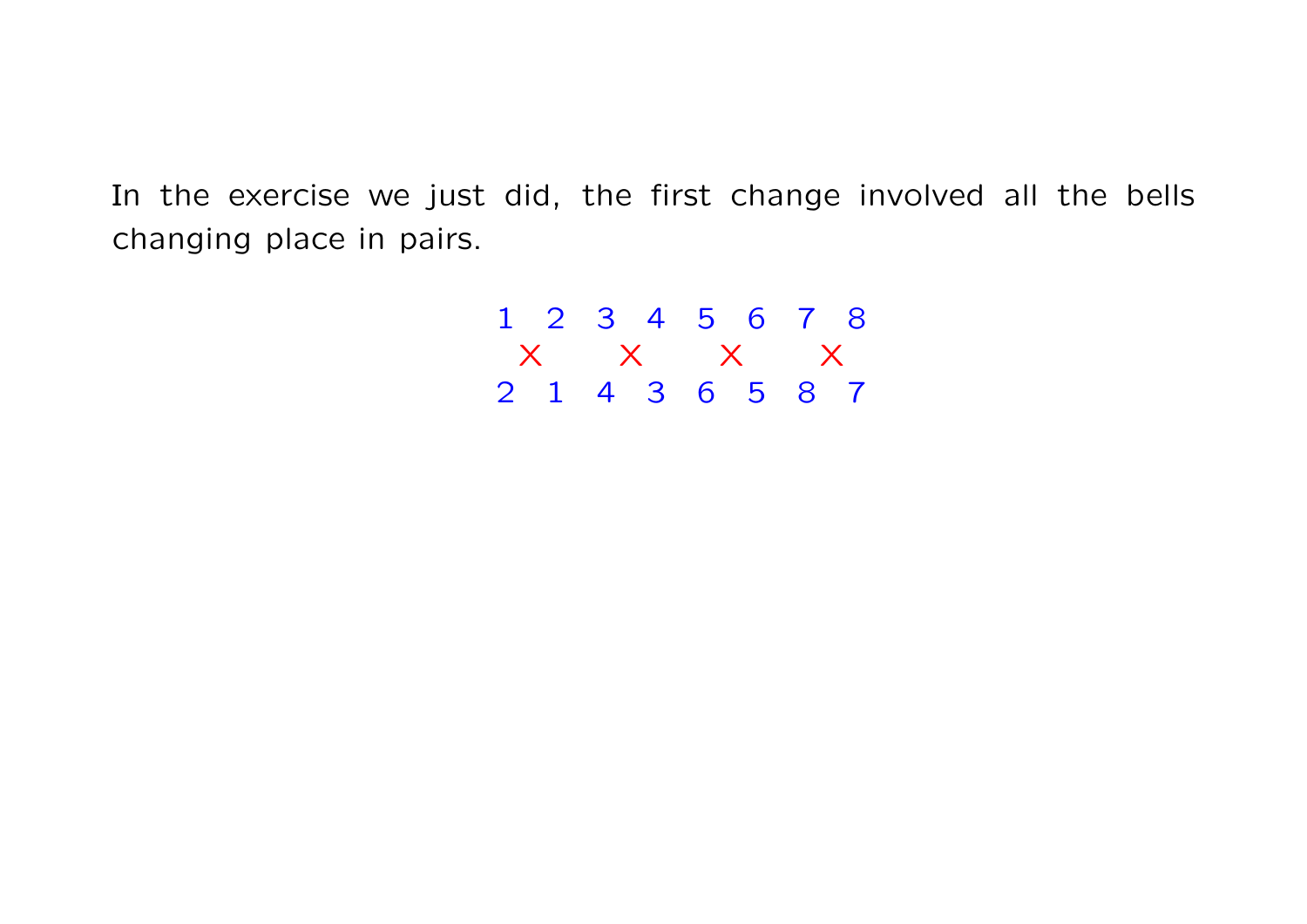$$
\begin{array}{c c c c c c c c c c} & & 1 & 2 & 3 & 4 & 5 & 6 & 7 & 8 \\ \times & & \times & & \times & & \times & & \times \\ & & 2 & 1 & 4 & 3 & 6 & 5 & 8 & 7 \end{array}
$$

Bell ringers write this change as 'X' (pronounced 'cross').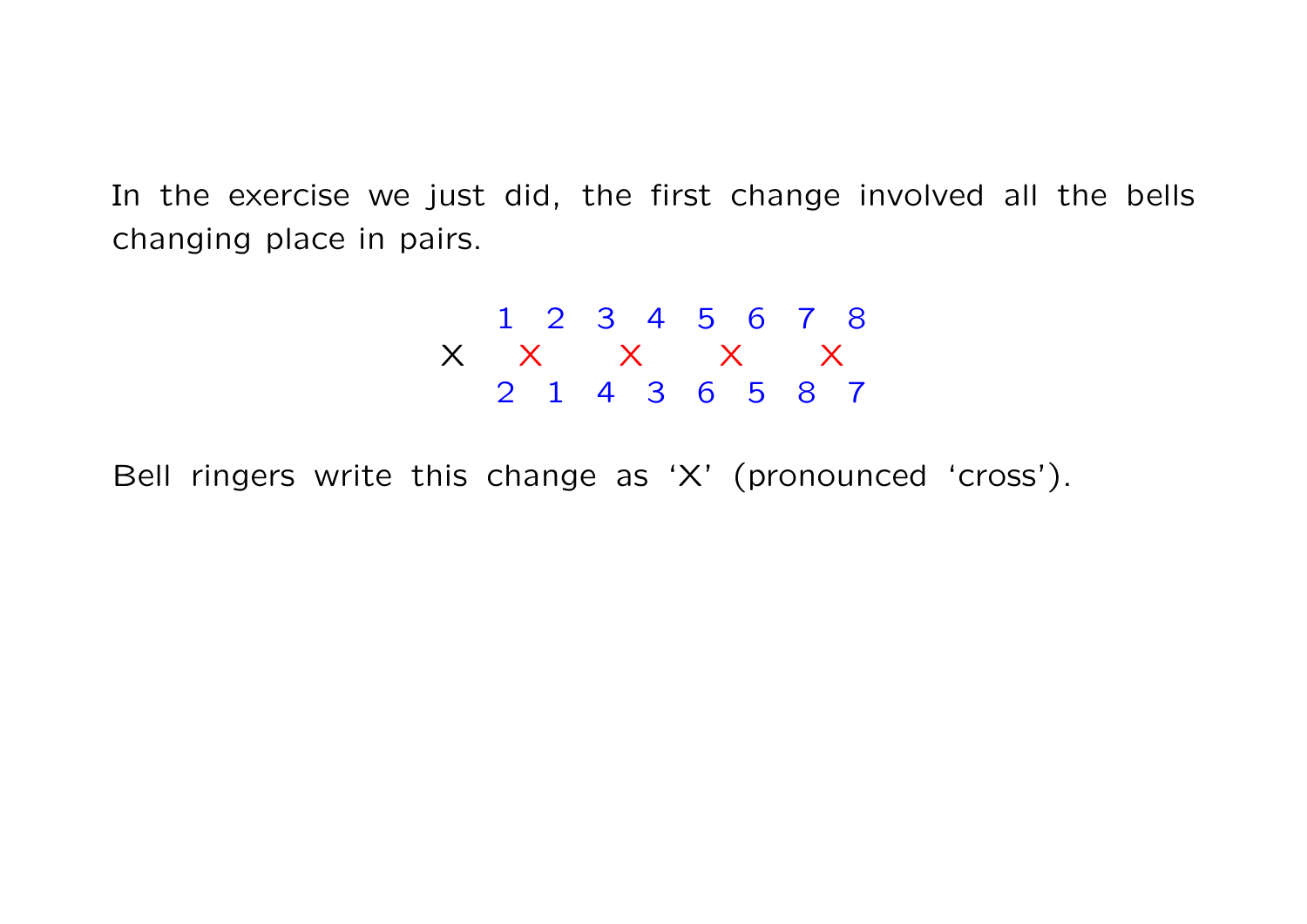$$
\begin{array}{cccccccc}\n & 1 & 2 & 3 & 4 & 5 & 6 & 7 & 8 \\
 \times & \times & \times & \times & \times & \times \\
 & 2 & 1 & 4 & 3 & 6 & 5 & 8 & 7\n\end{array}
$$

Bell ringers write this change as 'X' (pronounced 'cross'). What happens if we do the change 'X' again?

> 2 1 4 3 6 5 8 7  $X$   $X$   $X$   $X$   $X$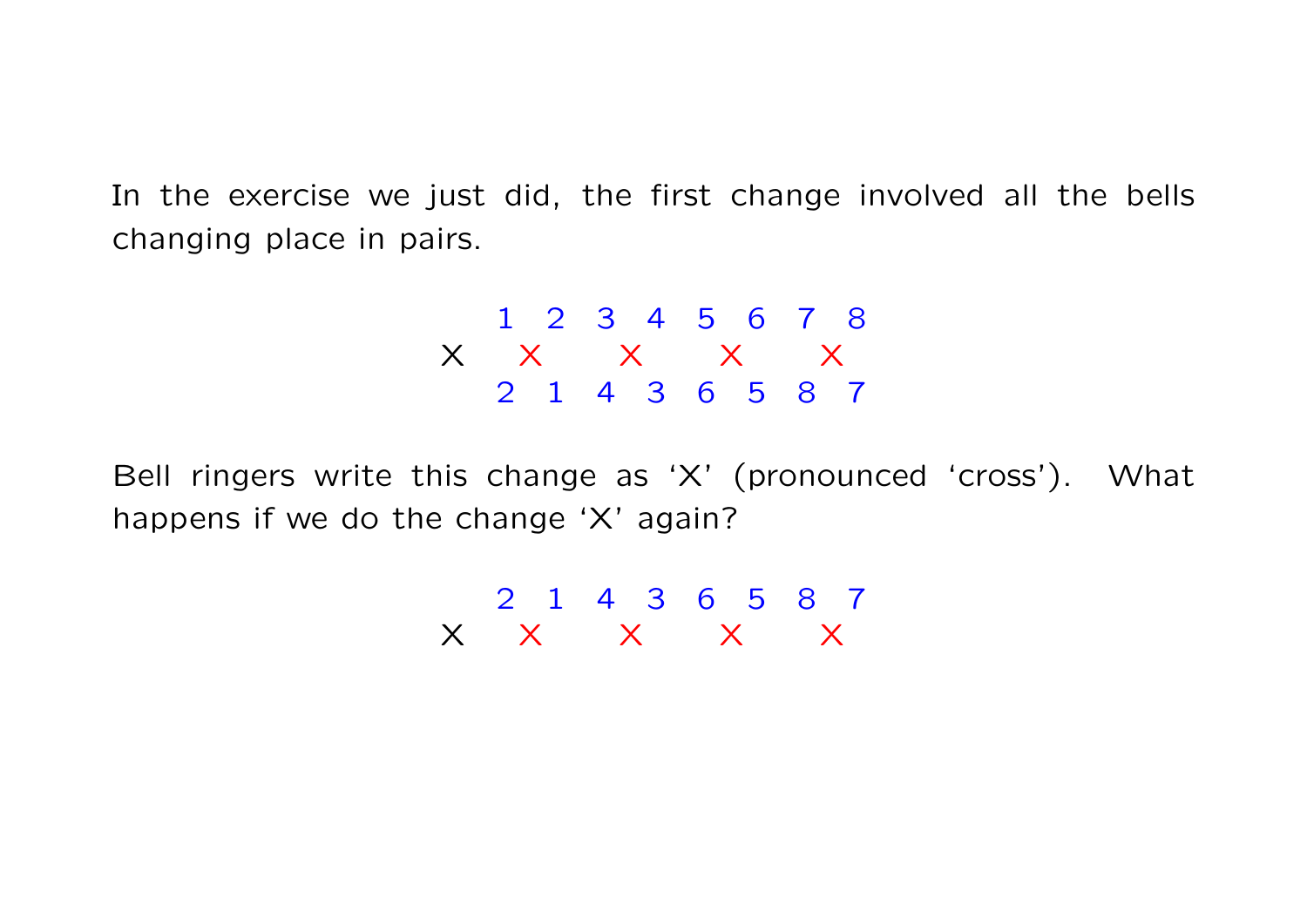$$
\begin{array}{ccccccccc}\n & 1 & 2 & 3 & 4 & 5 & 6 & 7 & 8 \\
\times & \times & \times & \times & \times & \times \\
 & 2 & 1 & 4 & 3 & 6 & 5 & 8 & 7\n\end{array}
$$

Bell ringers write this change as 'X' (pronounced 'cross'). What happens if we do the change 'X' again?

$$
\begin{array}{ccccccccc}\n & 2 & 1 & 4 & 3 & 6 & 5 & 8 & 7 \\
\times & \times & \times & \times & \times & \times \\
 & 1 & 2 & 3 & 4 & 5 & 6 & 7 & 8\n\end{array}
$$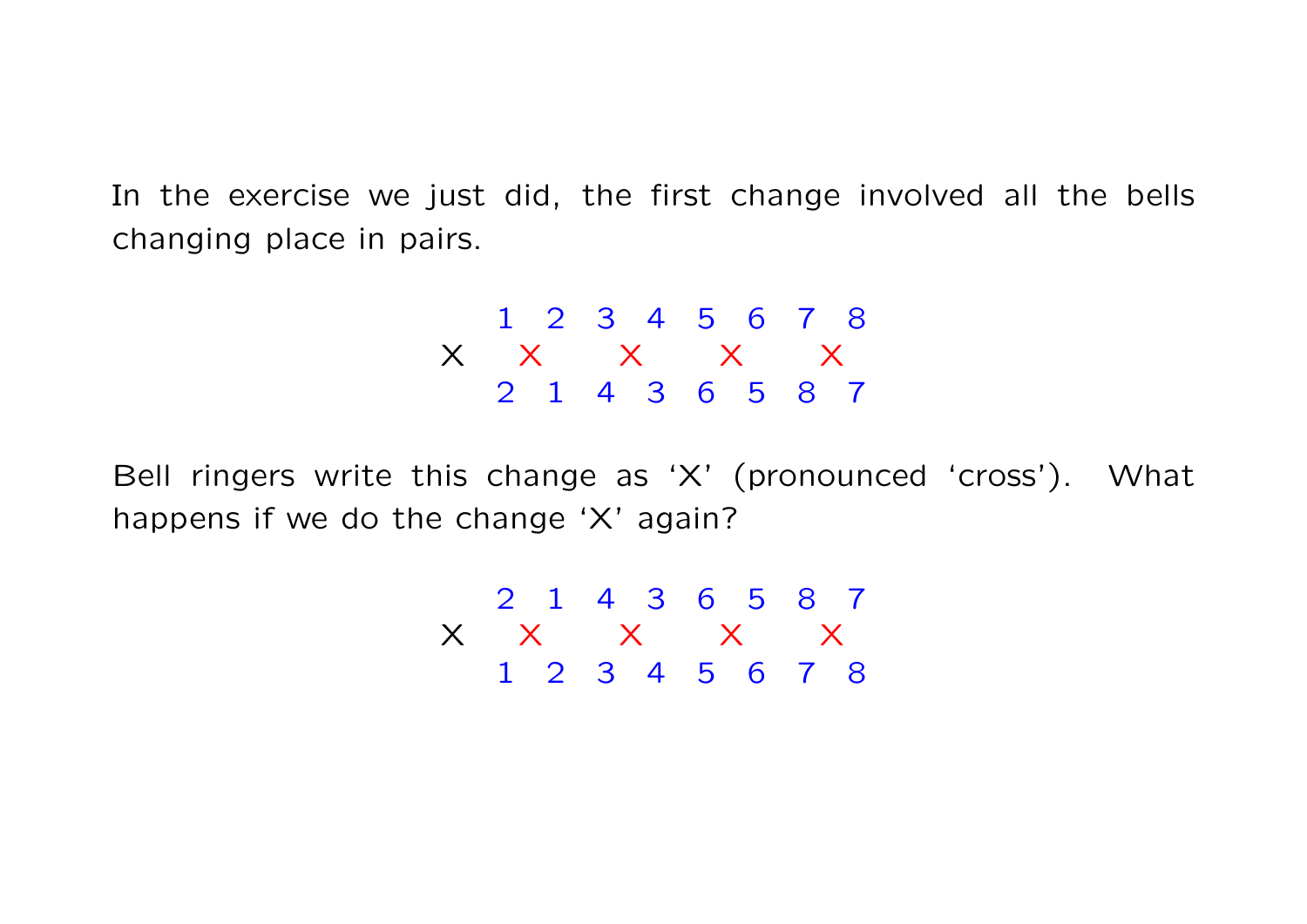$$
\begin{array}{cccccccc}\n & 1 & 2 & 3 & 4 & 5 & 6 & 7 & 8 \\
 \times & \times & \times & \times & \times & \times \\
 & 2 & 1 & 4 & 3 & 6 & 5 & 8 & 7\n\end{array}
$$

Bell ringers write this change as 'X' (pronounced 'cross'). What happens if we do the change 'X' again?

$$
\begin{array}{ccccccccc}\n & 2 & 1 & 4 & 3 & 6 & 5 & 8 & 7 \\
\times & \times & \times & \times & \times & \times \\
 & 1 & 2 & 3 & 4 & 5 & 6 & 7 & 8\n\end{array}
$$

All the bells end up back where they started!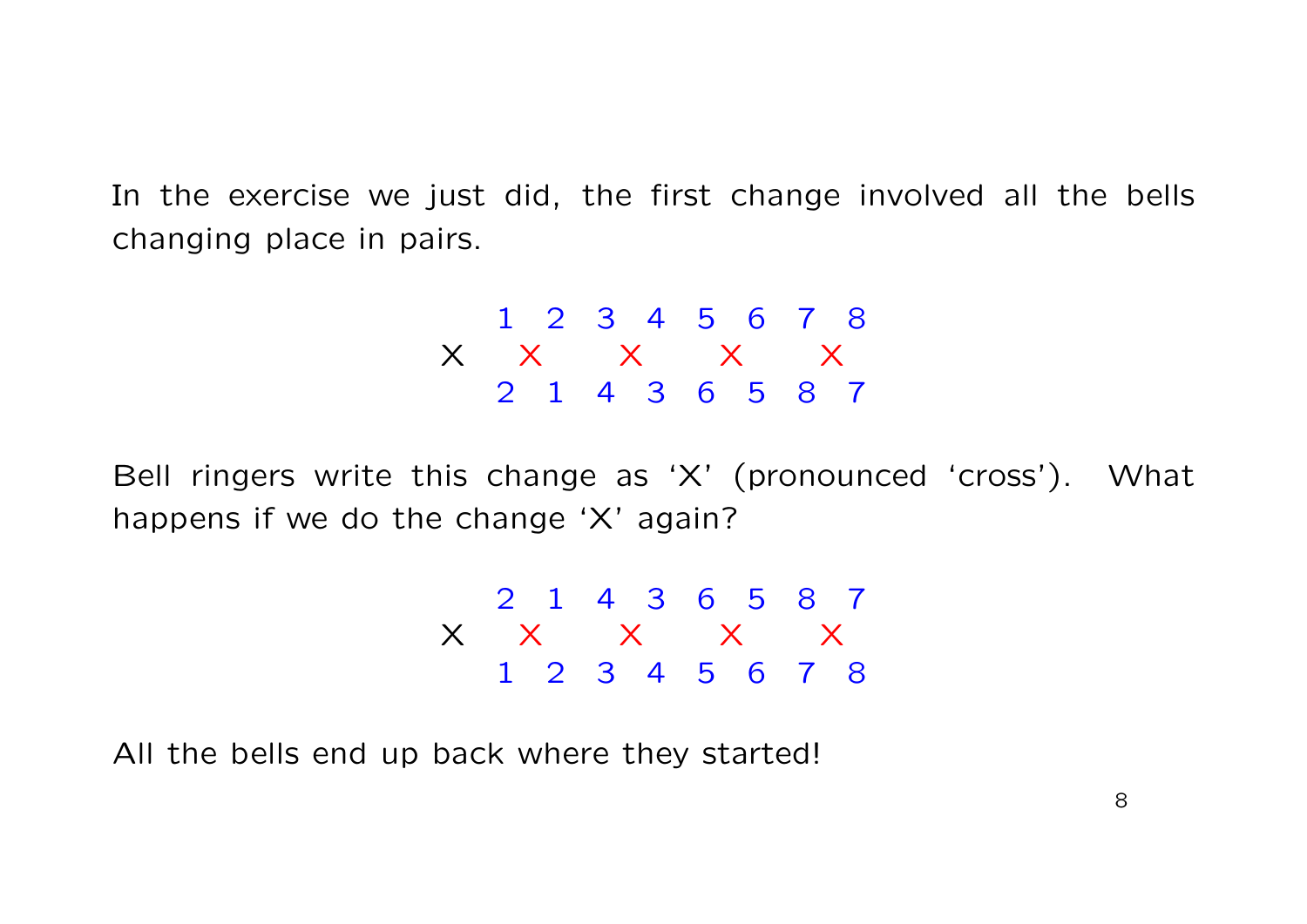Since any change involves bells swapping in pairs, this is true for any change: doing it twice consecutively takes you back to the row you started with.

Instead, the second time we did a different change, where the bells in positions 1 and 8 stay still and the remaining ones swap in pairs:

$$
\begin{array}{c|cccc}\n & 1 & 2 & 3 & 4 & 5 & 6 & 7 & 8 \\
\times & \times & \times & \times & \times & \times \\
 & 2 & 1 & 4 & 3 & 6 & 5 & 8 & 7 \\
 & & \times & \times & \times & \times & \end{array}
$$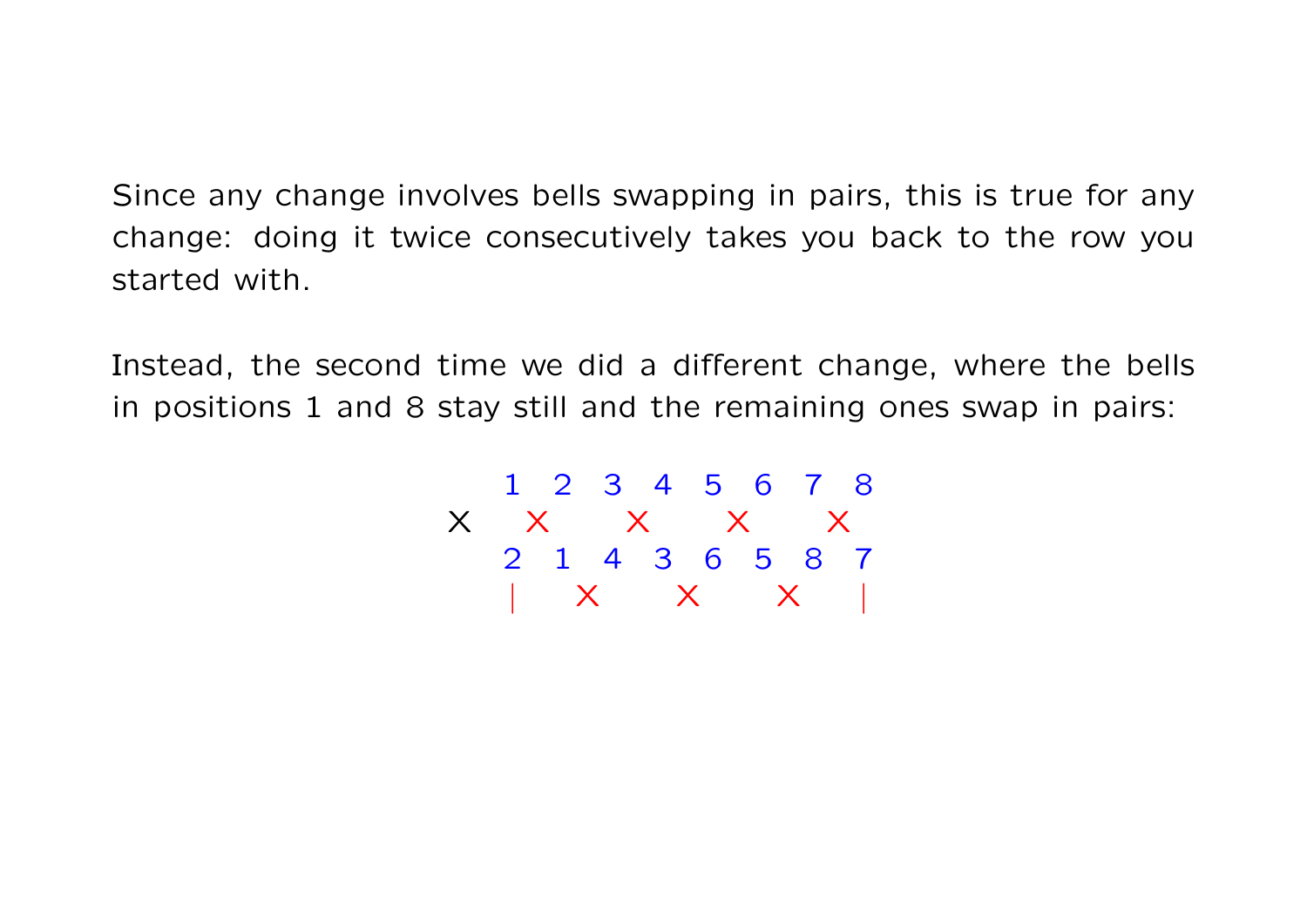Since any change involves bells swapping in pairs, this is true for any change: doing it twice consecutively takes you back to the row you started with.

Instead, the second time we did a different change, where the bells in positions 1 and 8 stay still and the remaining ones swap in pairs:

$$
\begin{array}{ccccccccc}\n & 1 & 2 & 3 & 4 & 5 & 6 & 7 & 8 \\
\times & \times & \times & \times & \times & \times \\
 & 2 & 1 & 4 & 3 & 6 & 5 & 8 & 7 \\
 & & \times & \times & \times & \times & | \\
2 & 4 & 1 & 6 & 3 & 8 & 5 & 7\n\end{array}
$$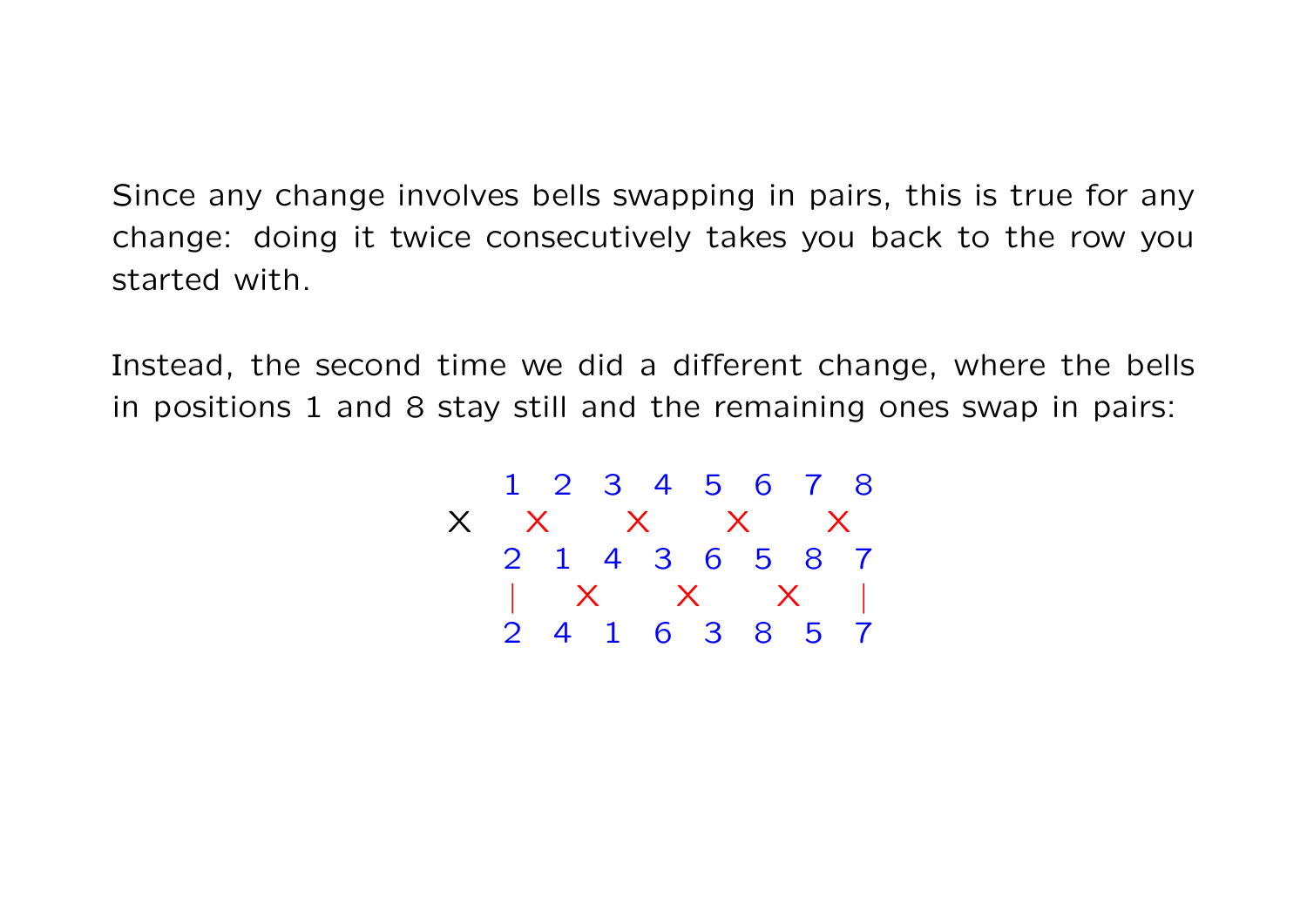Since any change involves bells swapping in pairs, this is true for any change: doing it twice consecutively takes you back to the row you started with.

Instead, the second time we did a different change, where the bells in positions 1 and 8 stay still and the remaining ones swap in pairs:

$$
\begin{array}{ccccccccc}\n & 1 & 2 & 3 & 4 & 5 & 6 & 7 & 8 \\
\times & \times & \times & \times & \times & \times \\
 & 2 & 1 & 4 & 3 & 6 & 5 & 8 & 7 \\
18 & & \times & \times & \times & \times & | \\
2 & 4 & 1 & 6 & 3 & 8 & 5 & 7\n\end{array}
$$

Bell ringers write this change as '18', because the bells in positions 1 and 8 stay still. Now we can do change 'X' again.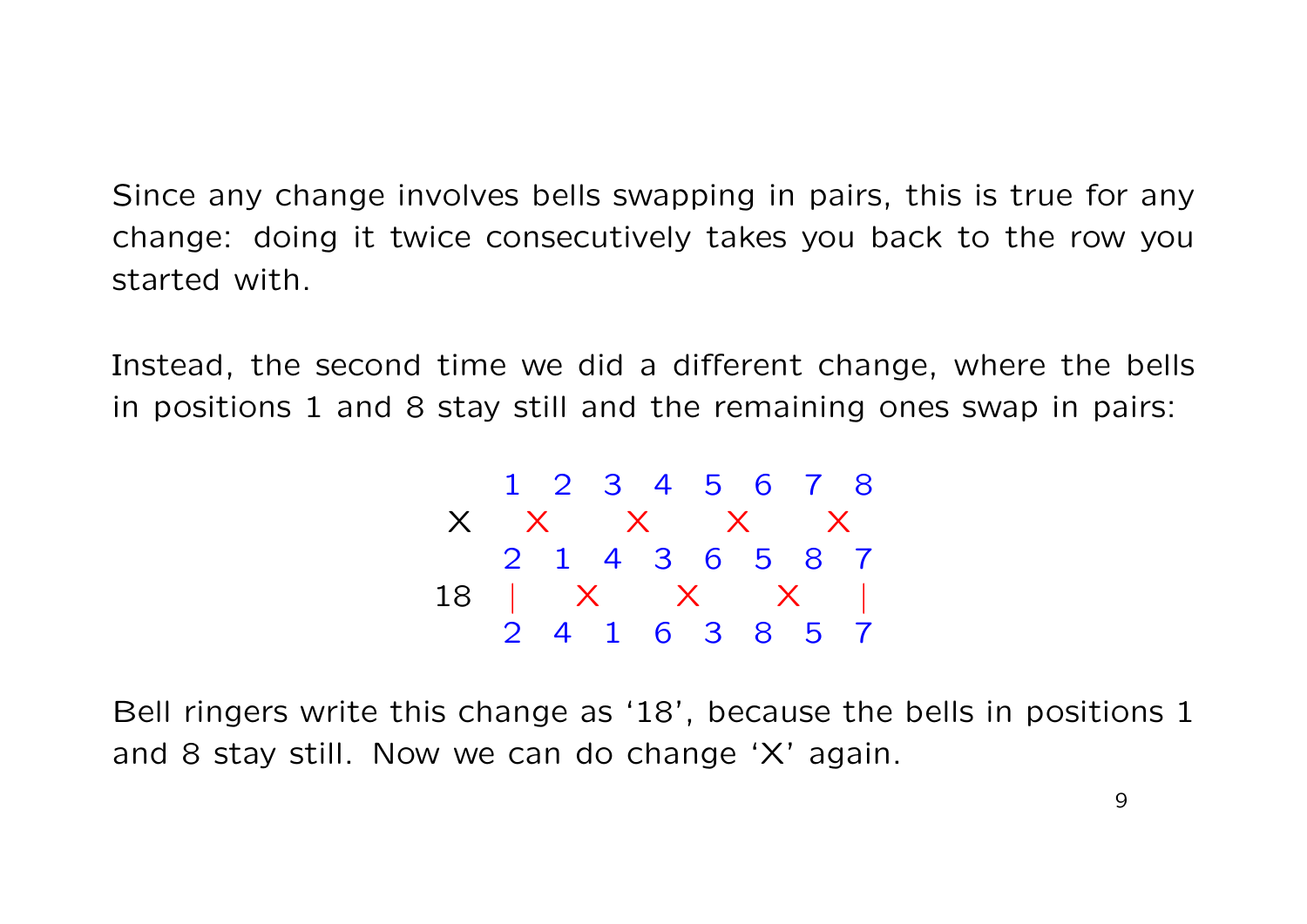If we carry on alternating the changes 'X' and '18', we get back to rounds after 16 changes.

|                   | $\overline{2}$   | 3                | $\overline{a}$  | 5               | 6              | $\overline{1}$ |                   |
|-------------------|------------------|------------------|-----------------|-----------------|----------------|----------------|-------------------|
|                   |                  |                  | 3               | 6               | 5              |                |                   |
|                   |                  |                  |                 |                 | 8              |                |                   |
|                   |                  |                  |                 |                 |                |                |                   |
|                   |                  |                  |                 |                 |                |                |                   |
|                   |                  |                  |                 |                 |                |                |                   |
|                   |                  |                  |                 |                 |                |                |                   |
|                   |                  |                  |                 |                 |                | 85735132142648 |                   |
|                   |                  |                  |                 |                 |                |                |                   |
|                   |                  |                  |                 |                 |                |                |                   |
|                   |                  |                  |                 |                 |                |                |                   |
|                   |                  |                  |                 |                 |                |                |                   |
|                   |                  |                  |                 |                 |                |                |                   |
|                   |                  |                  |                 |                 |                |                |                   |
|                   |                  |                  |                 |                 |                |                |                   |
|                   |                  |                  |                 |                 |                |                |                   |
| 12244668877553311 | 1426486785735132 | 4162847658371523 | 618274563817254 | 381725436182745 | 37152341628476 | $\frac{6}{7}$  | 87755331122446688 |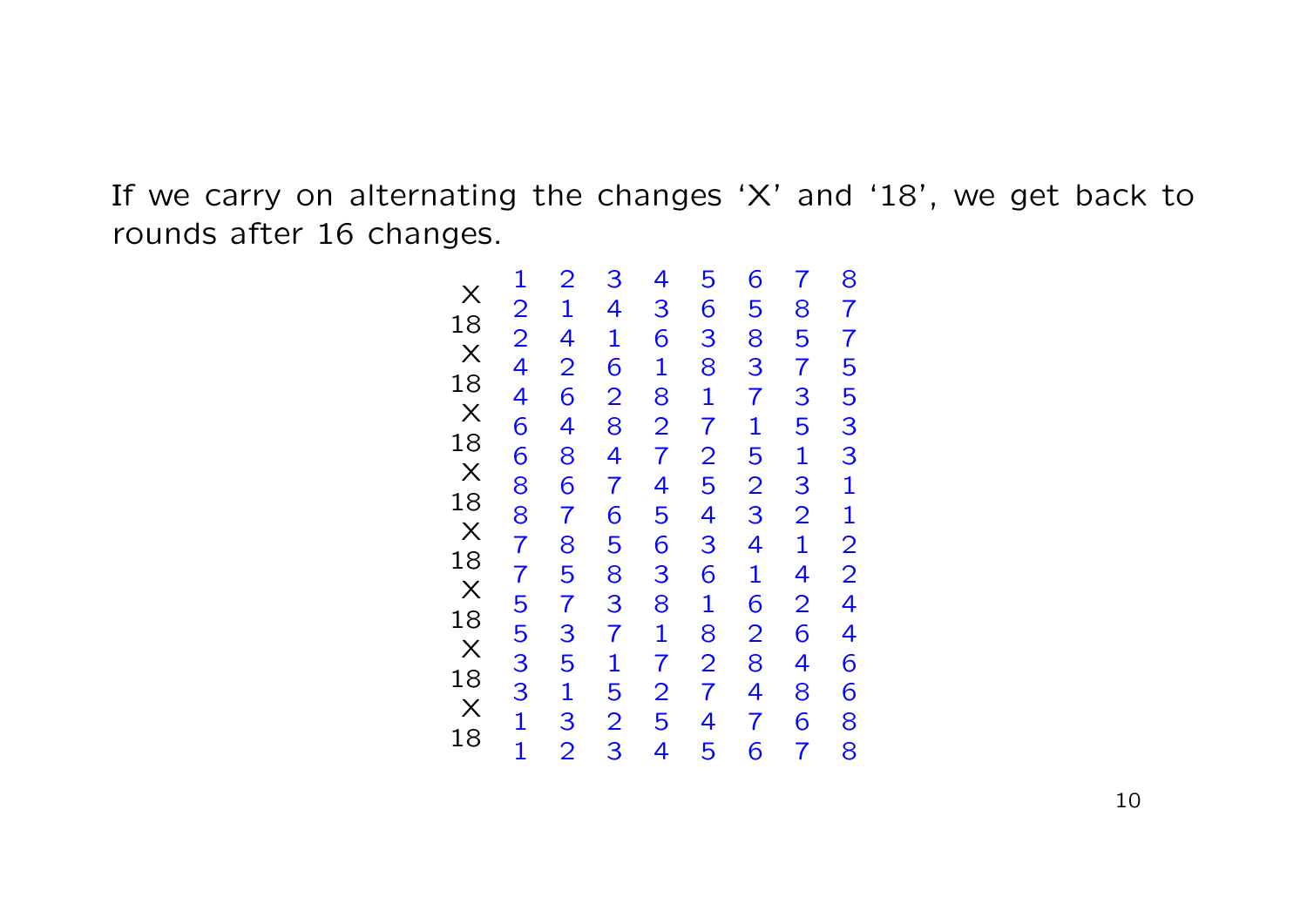Notice what we've done.

• Doing two 'X' changes or two '18' changes consecutively takes us back to the same row. So to get new rows we must alternate them – do a 'X' change, then a '18' change, then a 'X' change, and so on.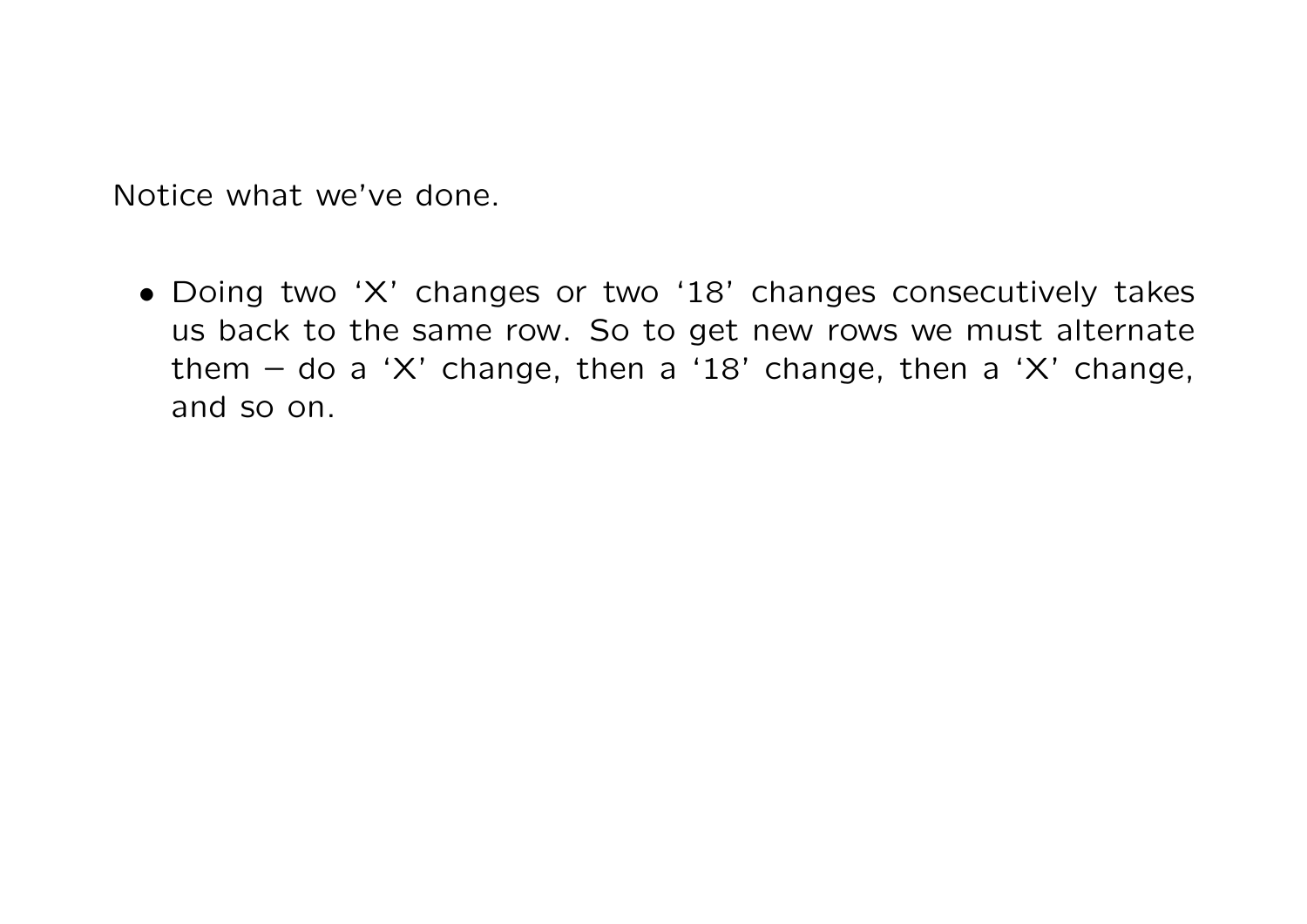Notice what we've done.

- Doing two 'X' changes or two '18' changes consecutively takes us back to the same row. So to get new rows we must alternate them – do a 'X' change, then a '18' change, then a 'X' change, and so on.
- Even if we alternate 'X' changes and '18' changes, we get back to rounds after 16 changes.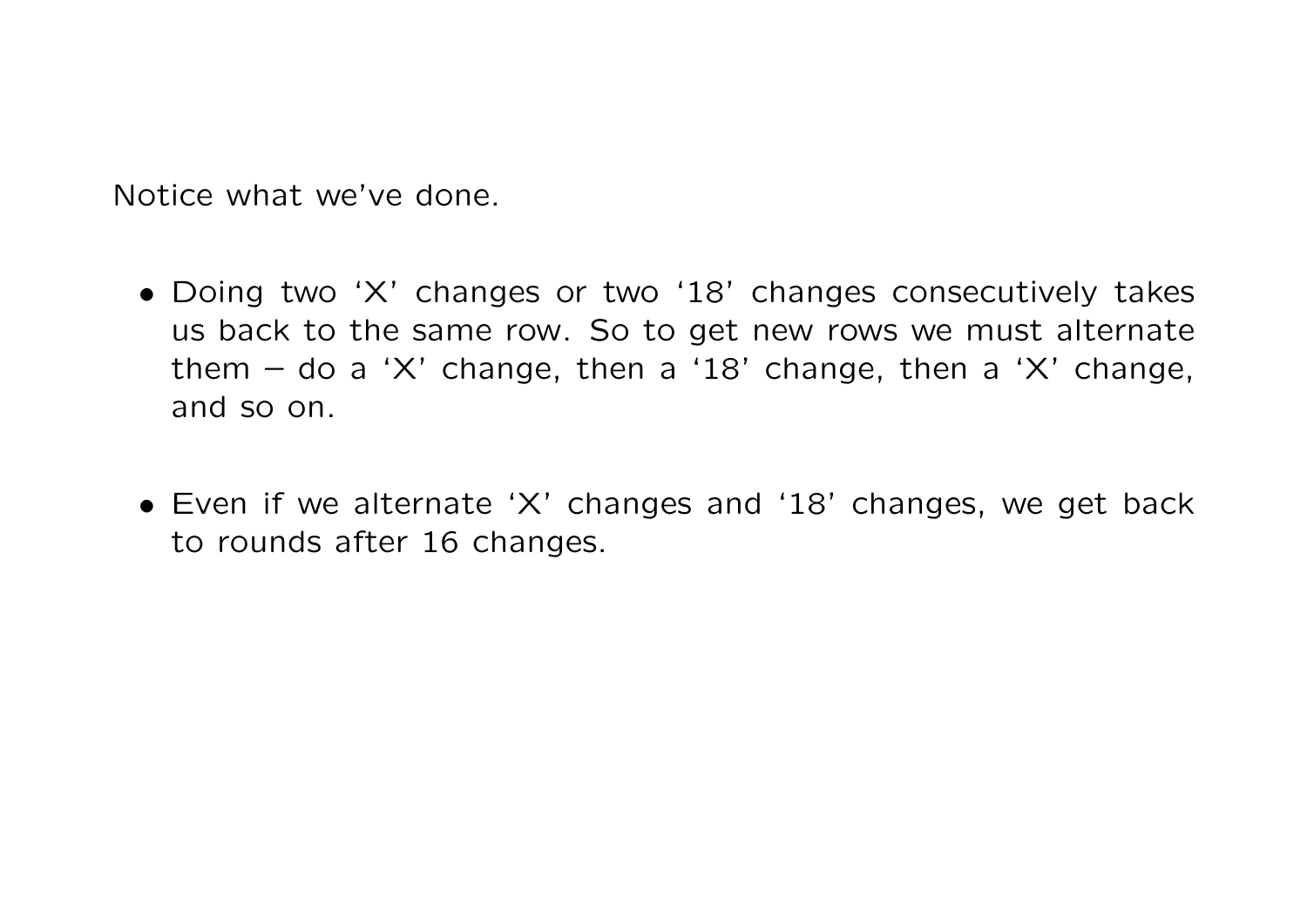Notice what we've done.

- Doing two 'X' changes or two '18' changes consecutively takes us back to the same row. So to get new rows we must alternate them – do a 'X' change, then a '18' change, then a 'X' change, and so on.
- Even if we alternate 'X' changes and '18' changes, we get back to rounds after 16 changes.

That means that the rows on the previous slide are all the ones we can get to using the two changes 'X' and '18'. In mathematical terms, that means that they form a subgroup of the group of all permutations on 8 bells. We will come back to this idea later.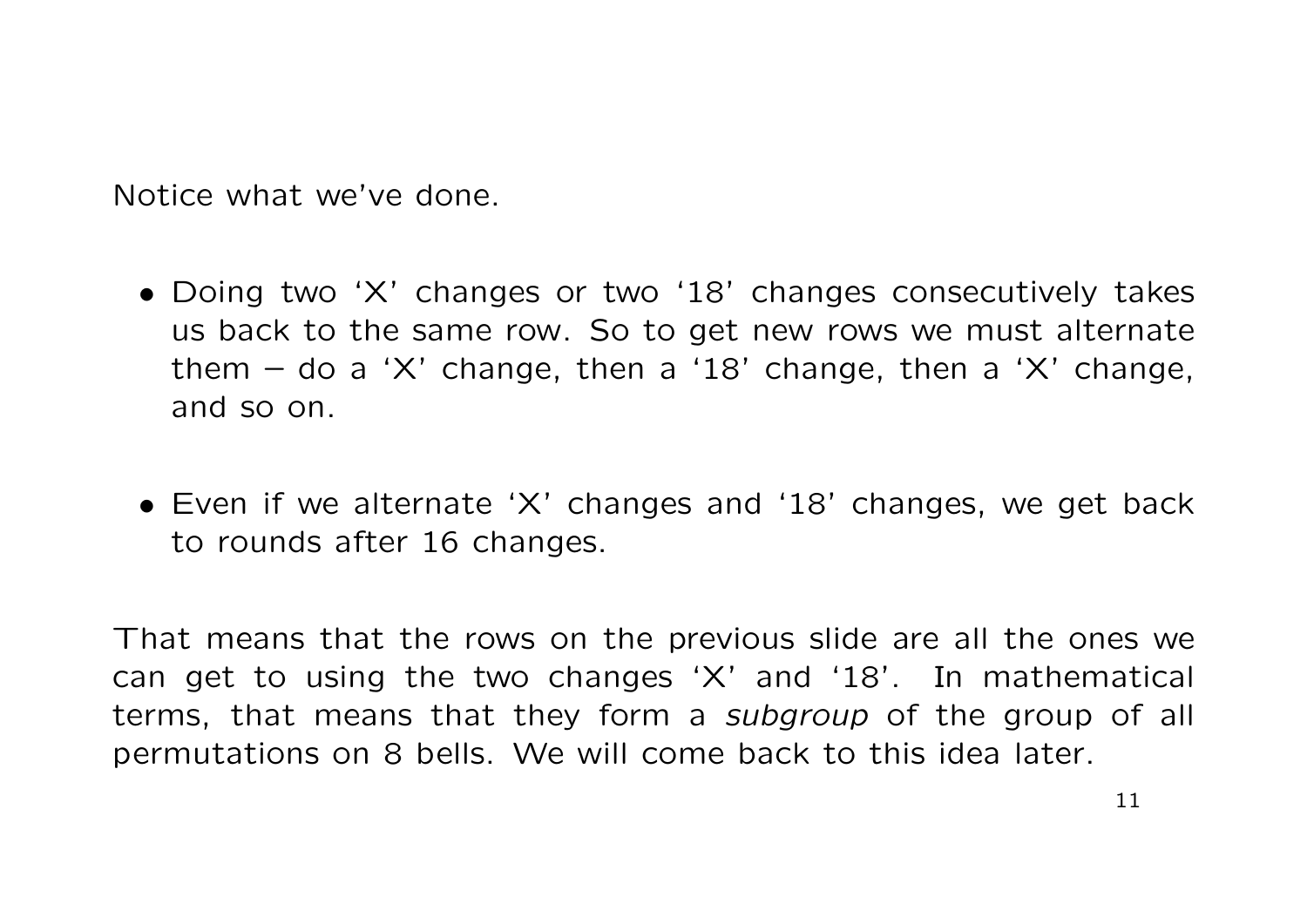> 1 2 3  $\mathsf{X}$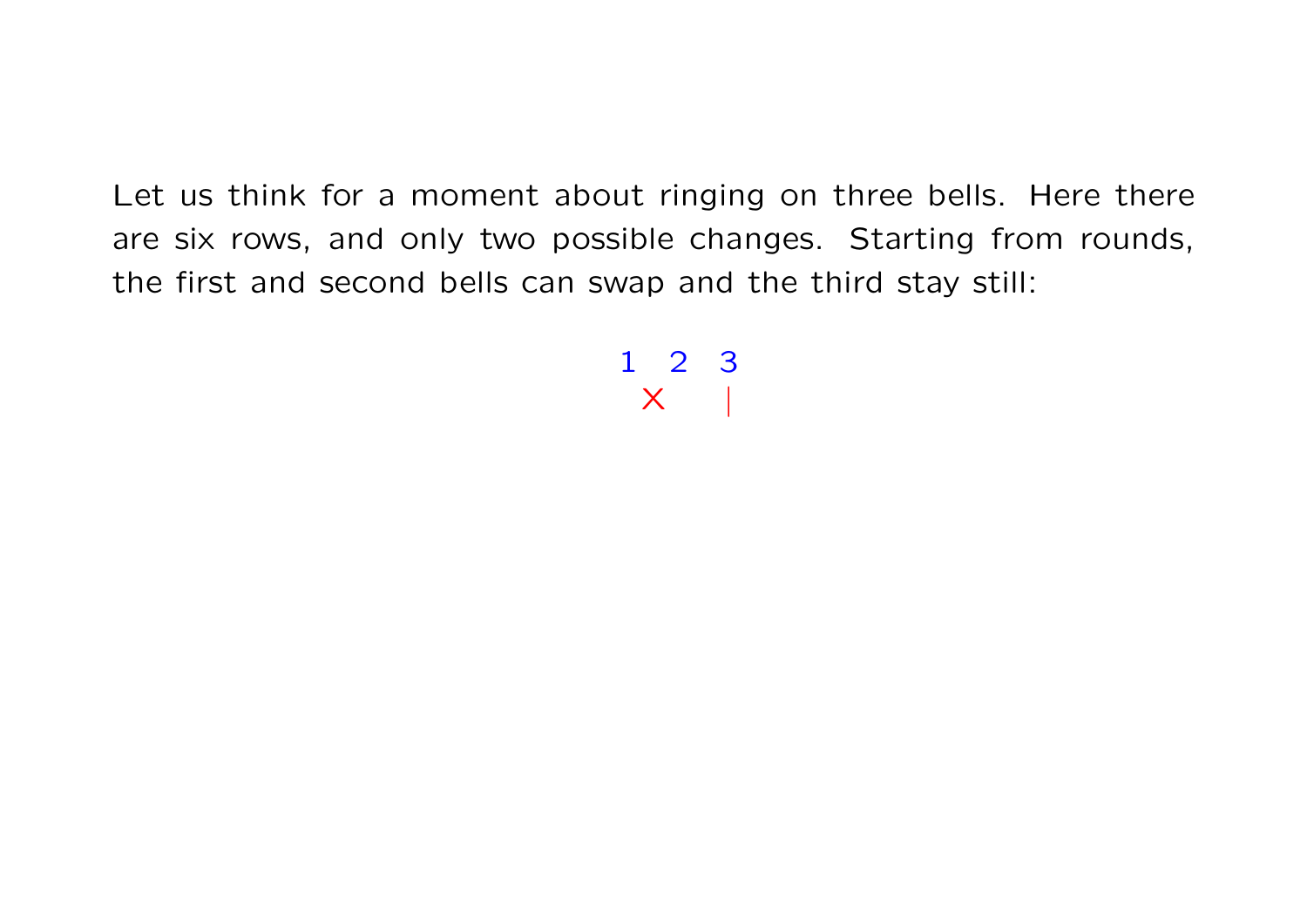> 1 2 3  $\boldsymbol{\mathsf{X}}$ 2 1 3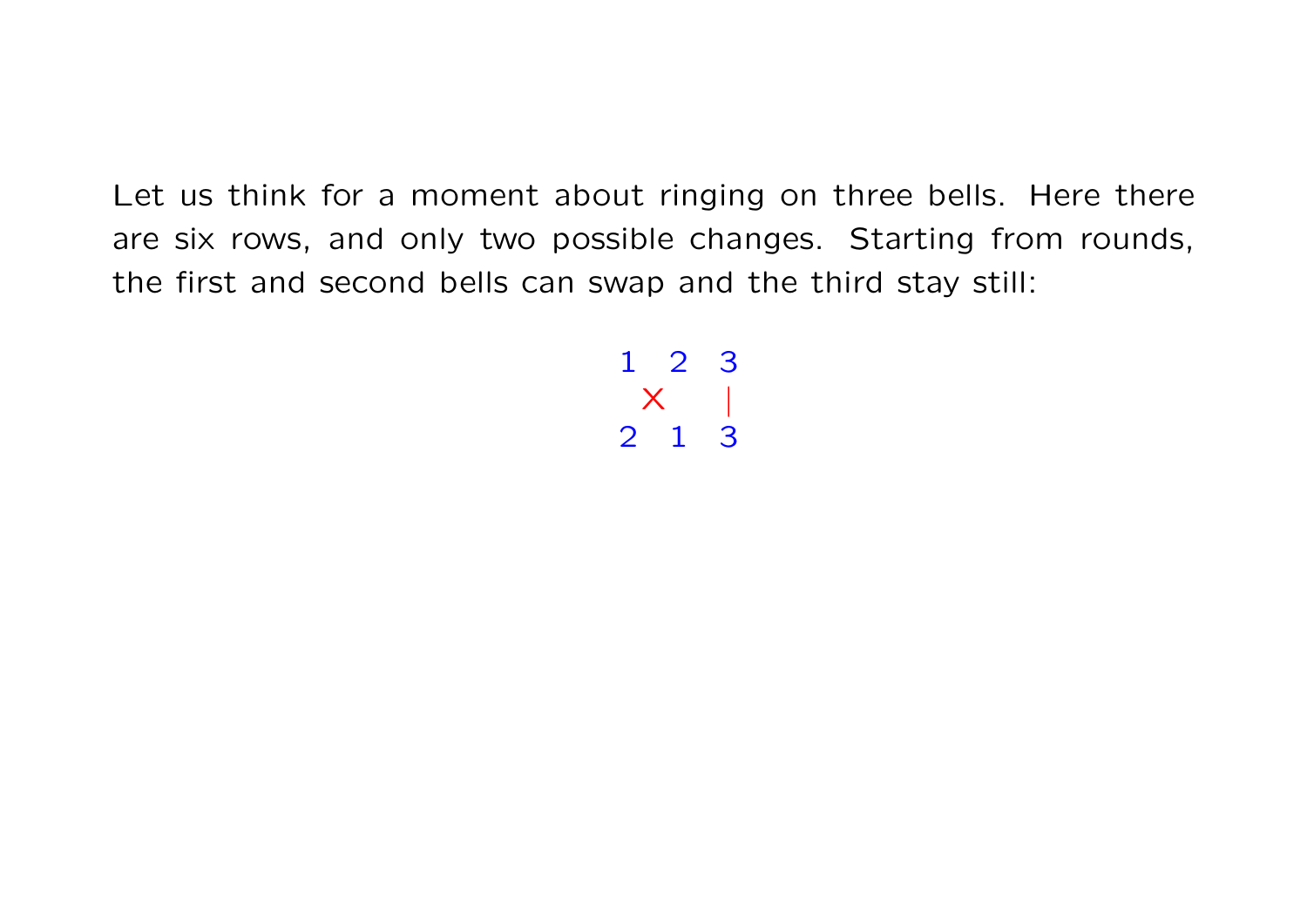> 1 2 3  $X \qquad |$ 2 1 3

or the first bell can stay still, and the second and third bells swap.

1 2 3  $\mathsf{X}$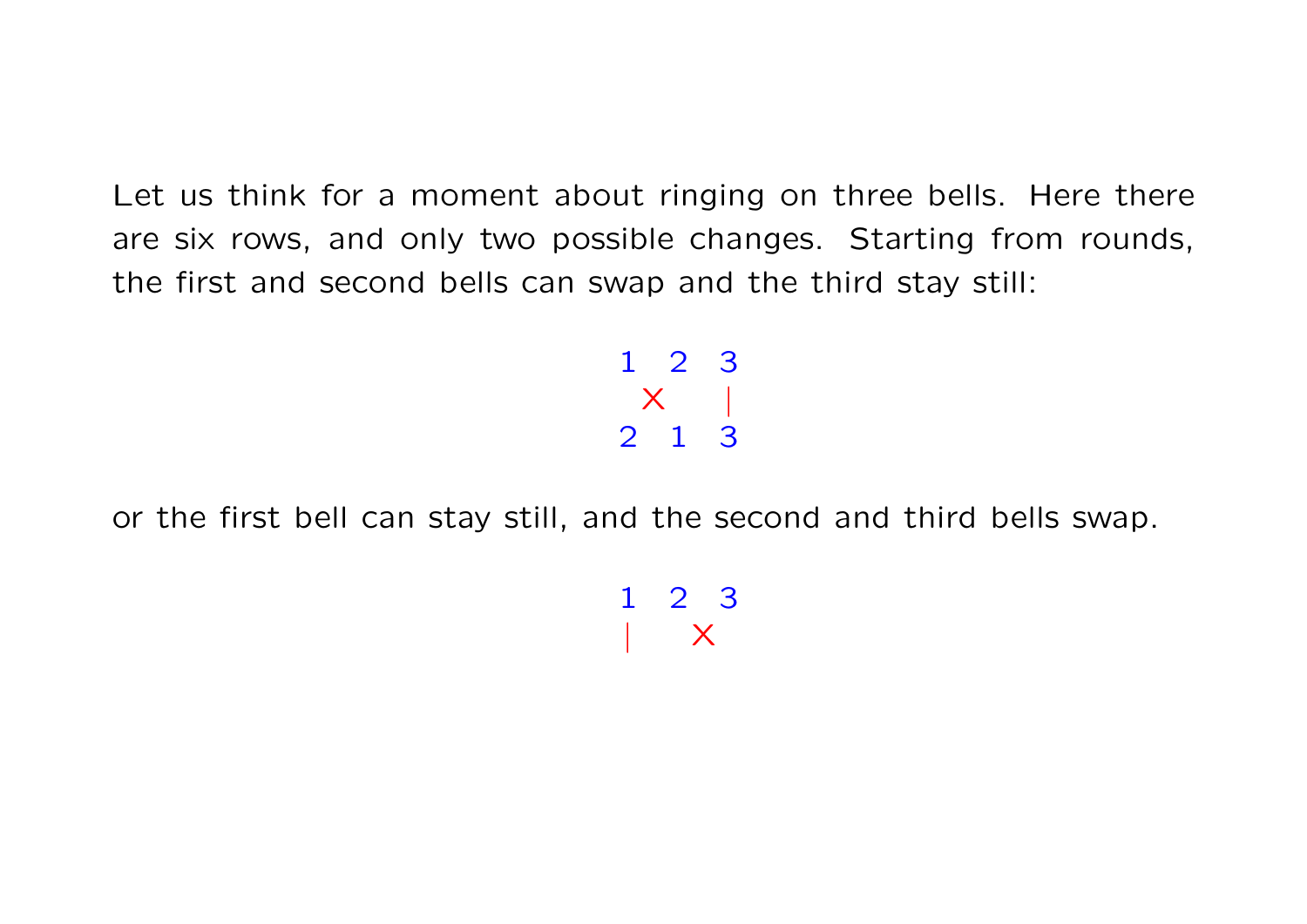> 1 2 3  $X \qquad |$ 2 1 3

or the first bell can stay still, and the second and third bells swap.

1 2 3 | X 1 3 2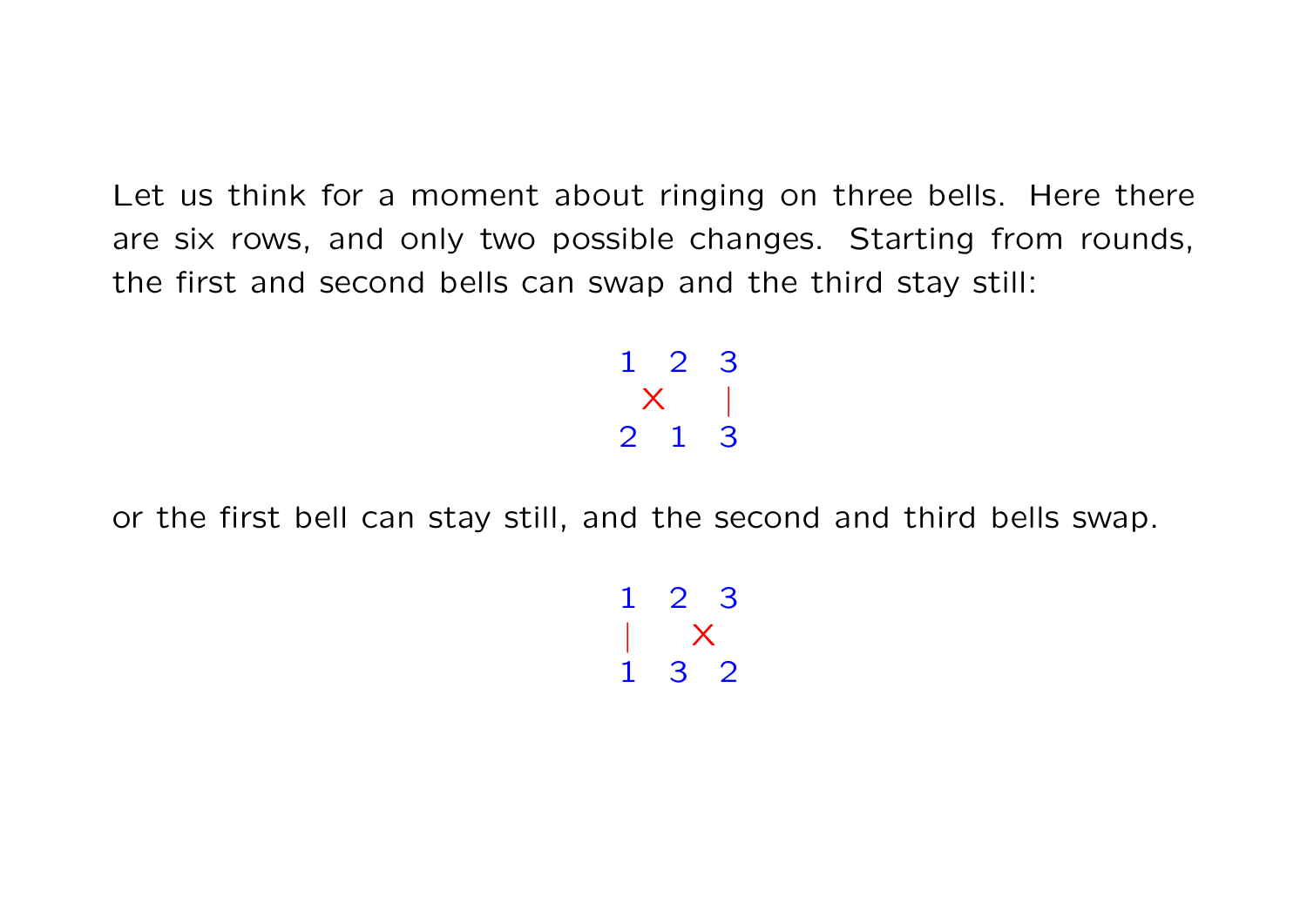> 1 2 3 3 X | 2 1 3

or the first bell can stay still, and the second and third bells swap.

$$
\begin{array}{ccccc}\n & 1 & 2 & 3 \\
1 & & \times & \\
 & 1 & 3 & 2\n\end{array}
$$

These changes are called '3' and '1' respectively.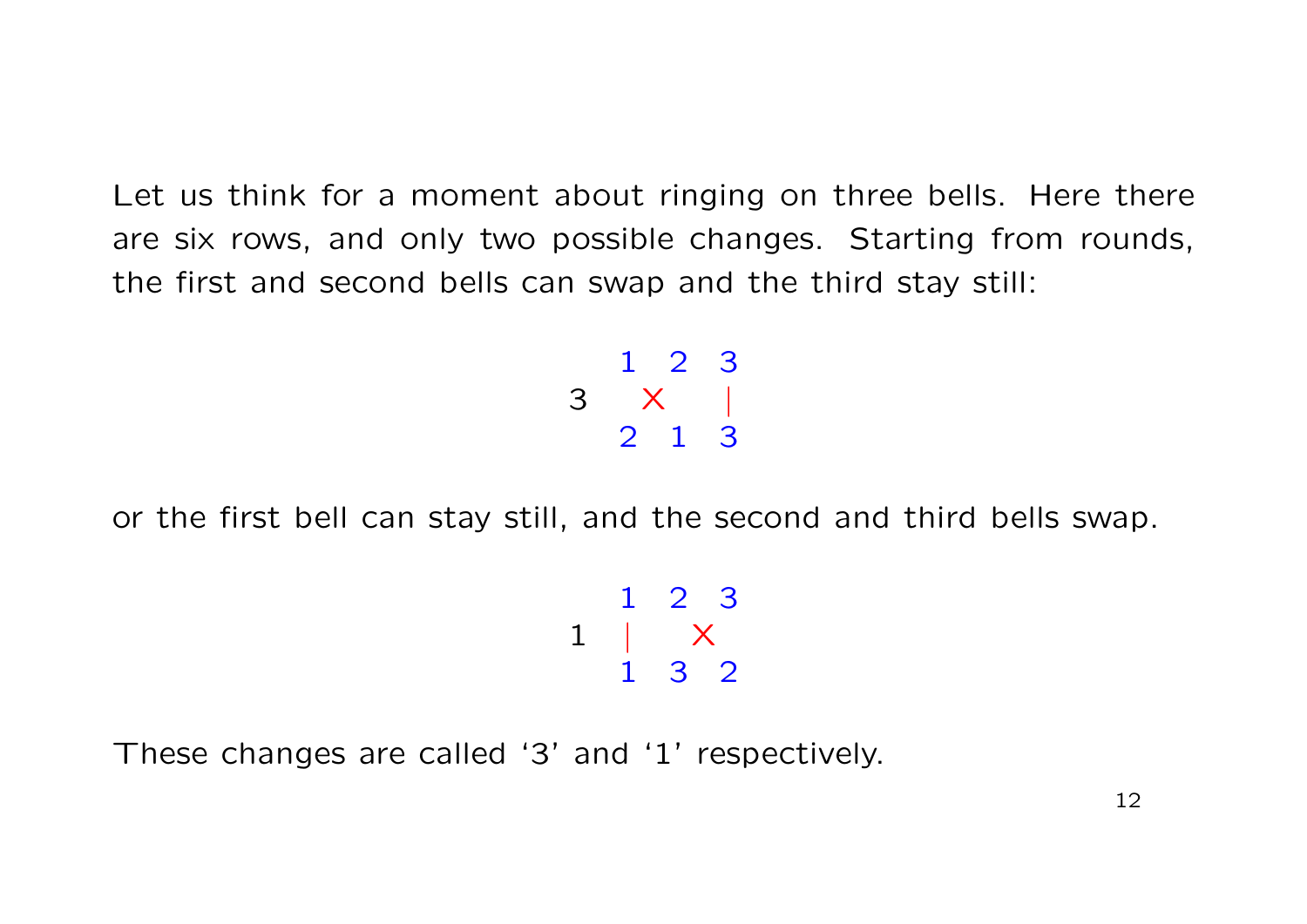We can draw a diagram, or *graph*, to show all the ways of getting from one row to another on three bells. Each corner represents a row, and the lines between them represent the changes which go from one row to another. The lines are coloured blue for the change '1' and red for the change '3'.

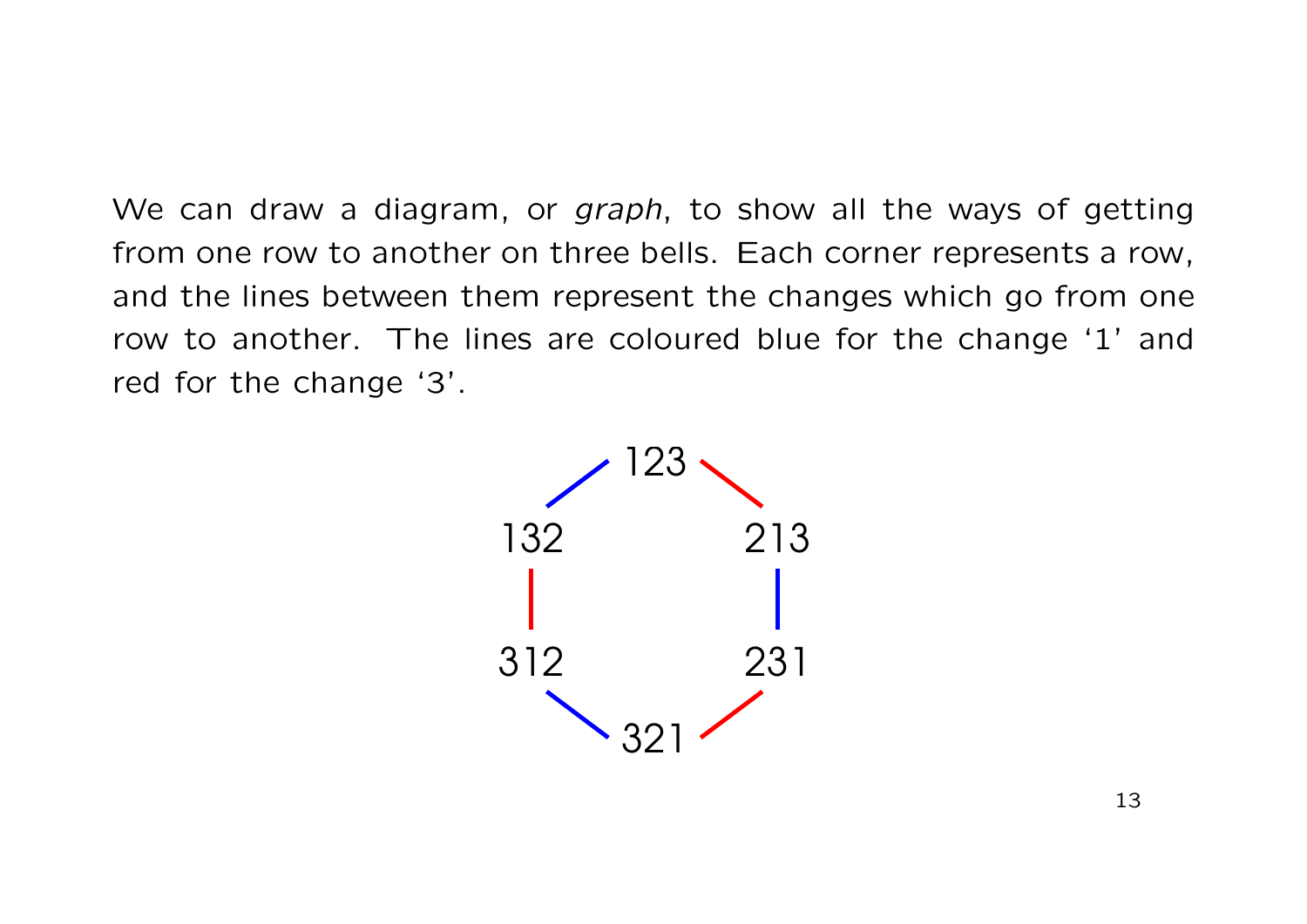The graph shows us that there are just two ways of visiting all the rows exactly once.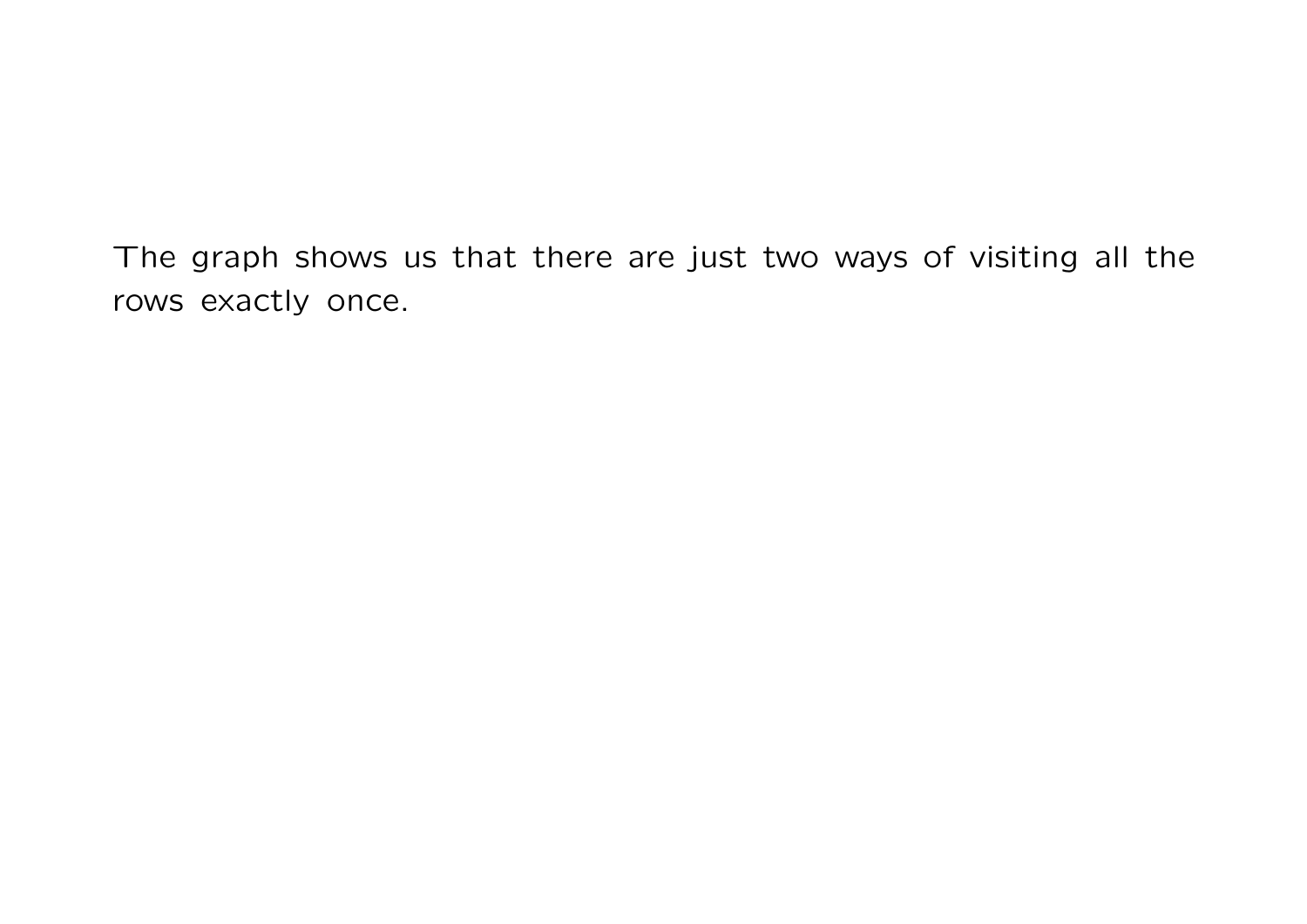The graph shows us that there are just two ways of visiting all the rows exactly once. Starting from rounds, we can move round the hexagon either clockwise or anticlockwise, producing this sequence of rows either forwards or backwards.

1 2 3 3 2 1 3 1 2 3 1 3 3 2 1 1 3 1 2 3 1 3 2 1 1 2 3 1 2 3 1 1 3 2 3 3 1 2 1 3 2 1 3 2 3 1 1 2 1 3 3 1 2 3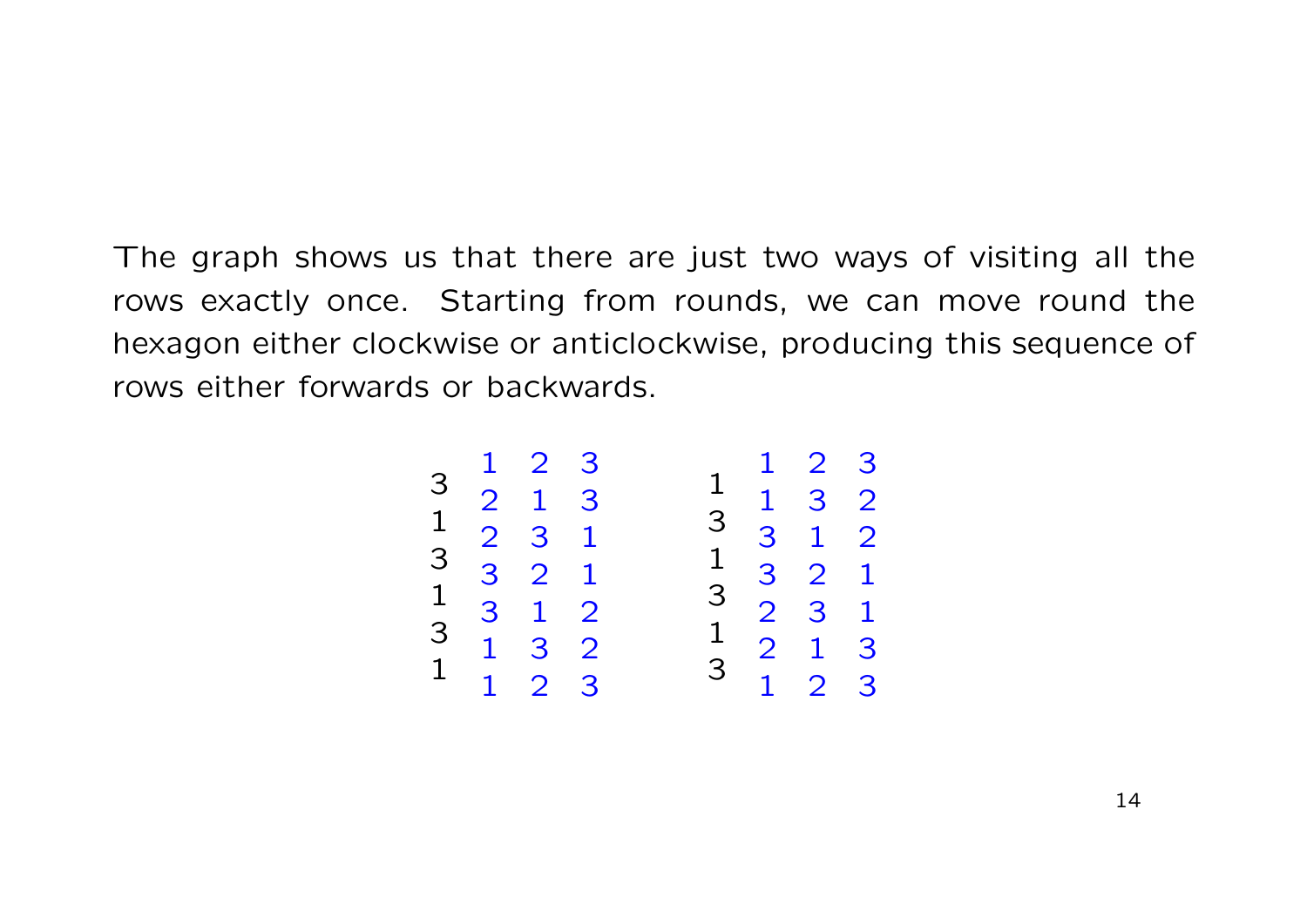On four bells there are 24 rows and 4 different changes: 'X', '14', '12' and '34'.

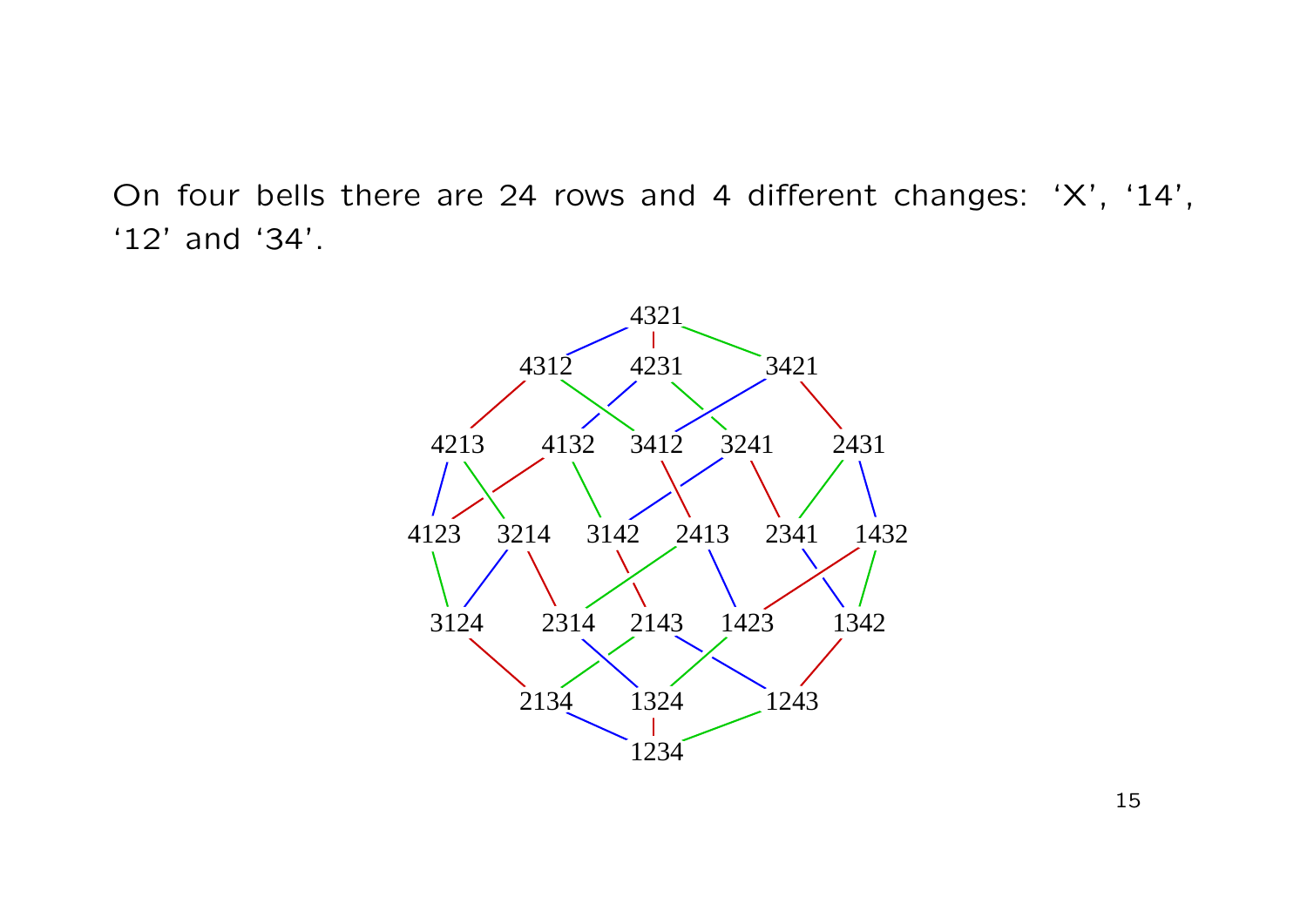One nice way to visualise the graph for four bells is to draw it on a truncated octahedron. It looks a lot more complicated than for three bells, but we can still spot some ways of getting to all the rows exactly once.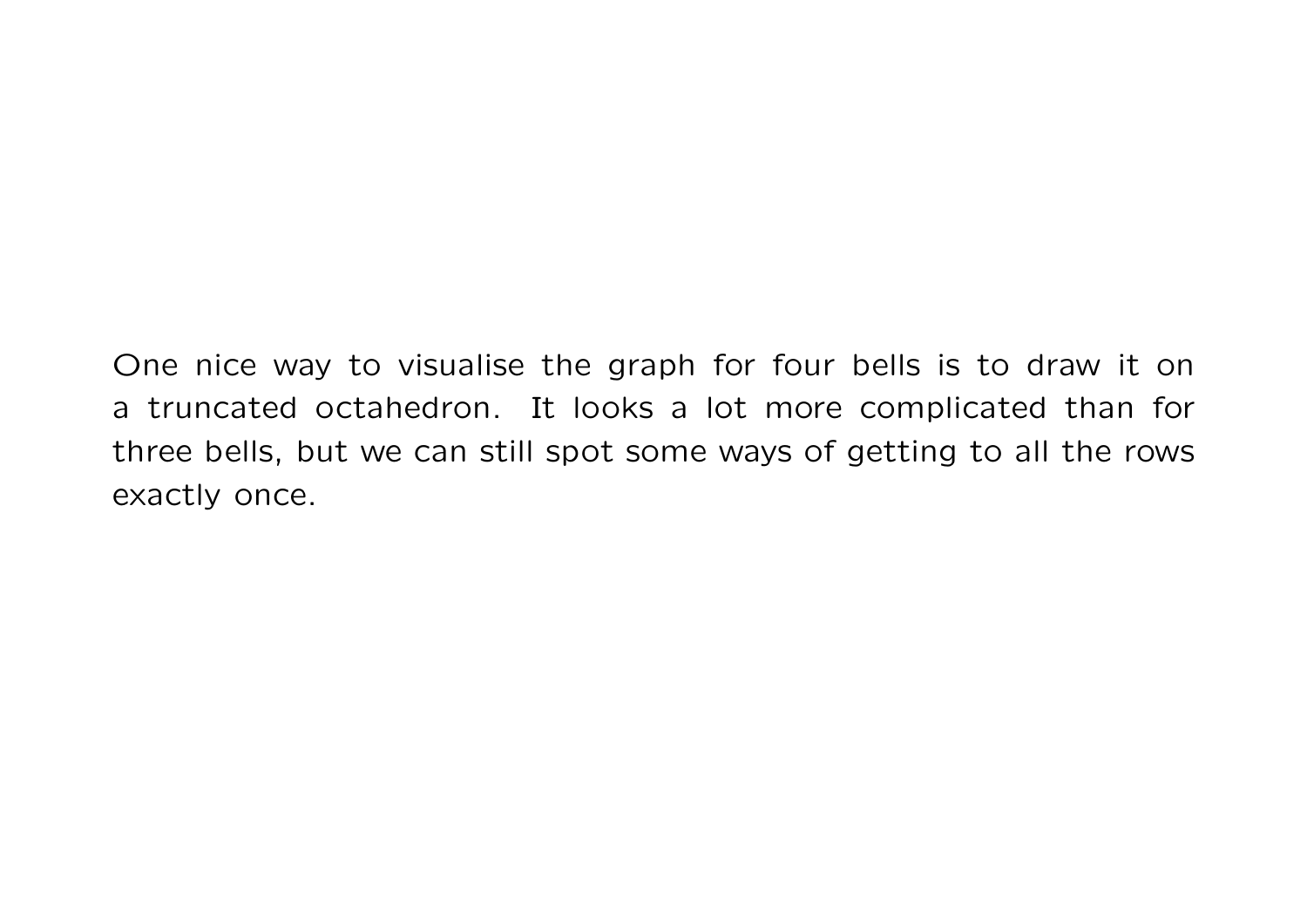One nice way to visualise the graph for four bells is to draw it on a truncated octahedron. It looks a lot more complicated than for three bells, but we can still spot some ways of getting to all the rows exactly once.

On five bells, things get even more complicated!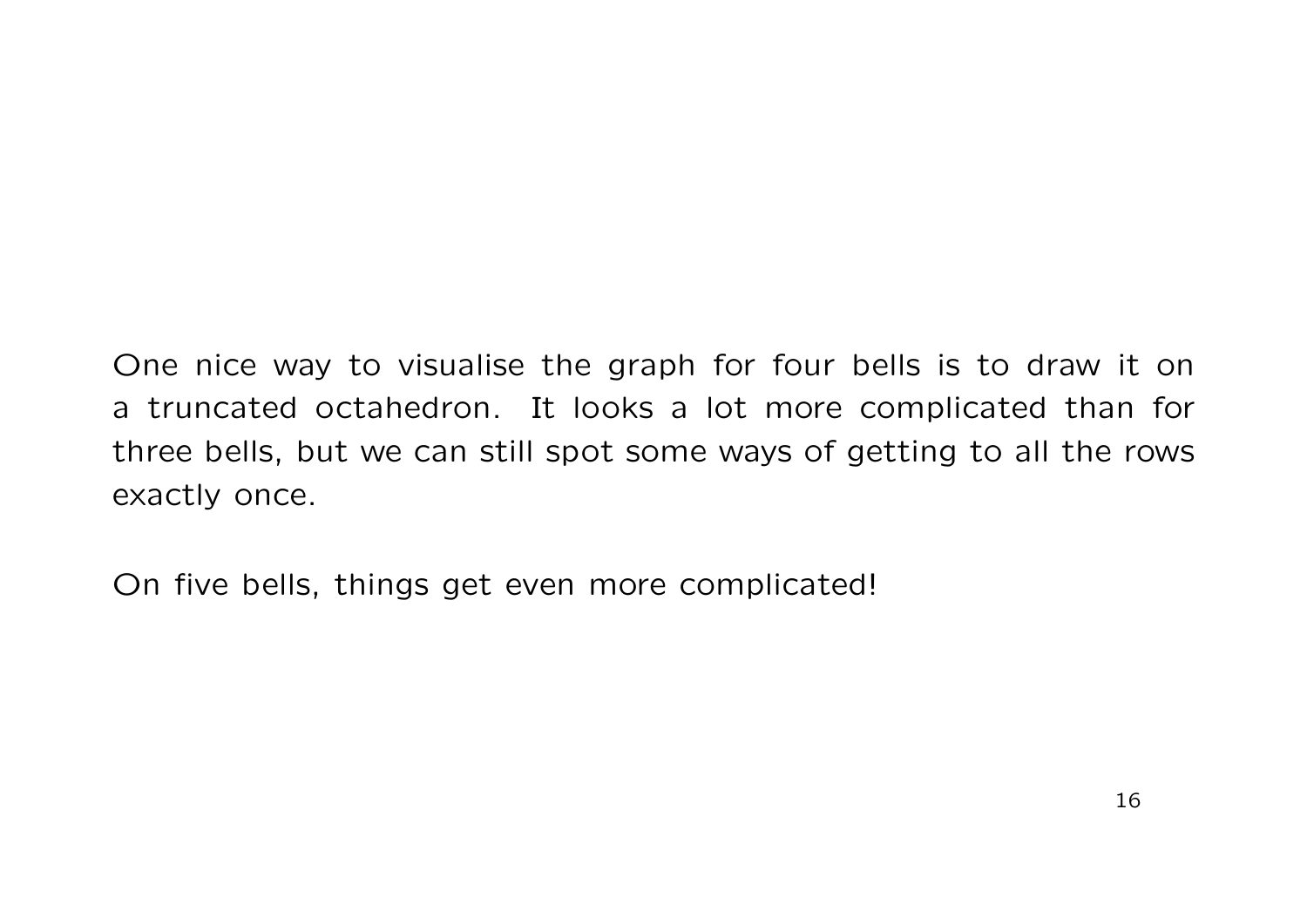To finish, we'll go back to the series of changes on eight bells that we rang earlier.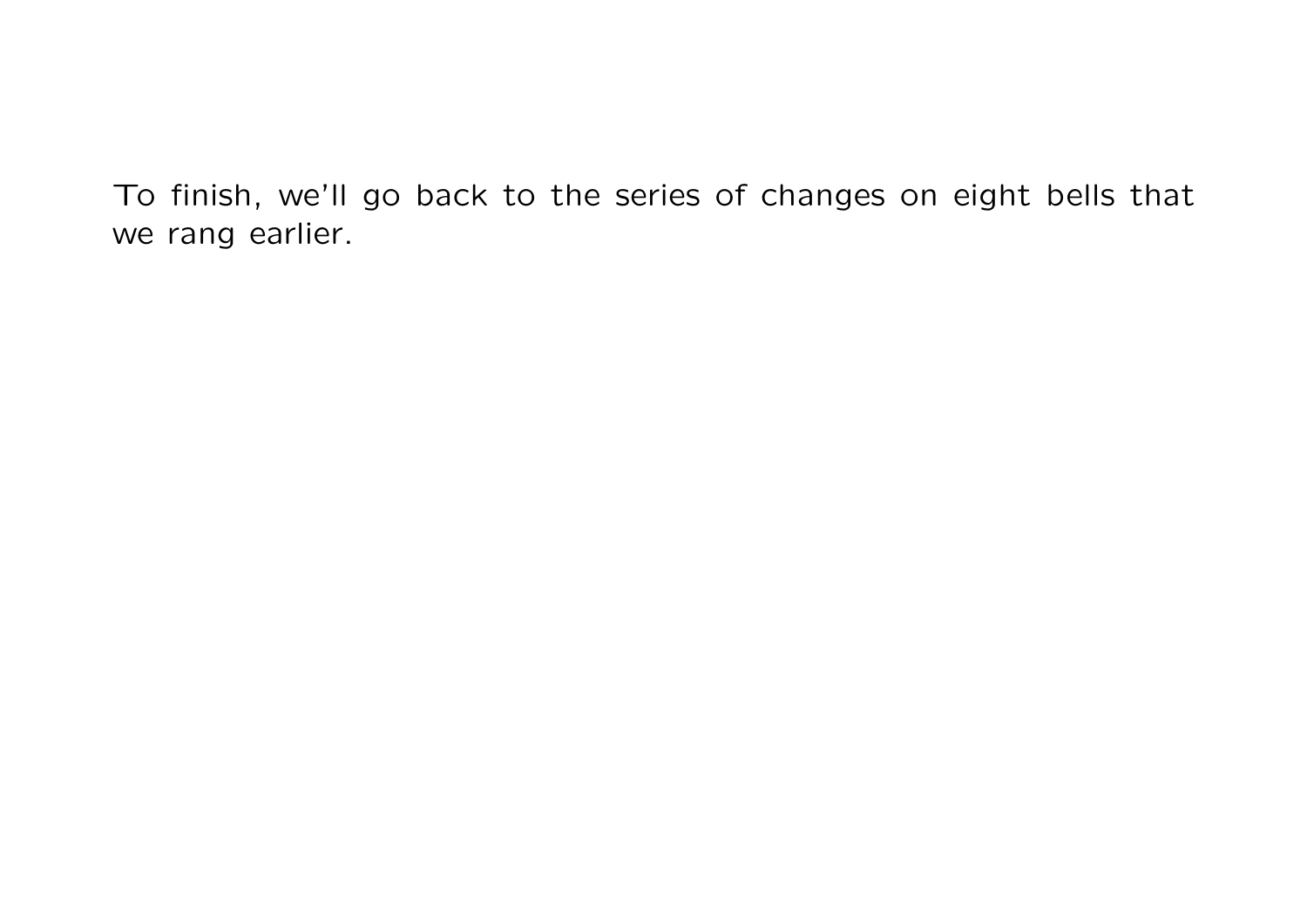To finish, we'll go back to the series of changes on eight bells that we rang earlier.

|                                        |                   |                   | 3                | $\overline{\mathcal{A}}$ | 5               | 6              | $\overline{1}$   |                   |
|----------------------------------------|-------------------|-------------------|------------------|--------------------------|-----------------|----------------|------------------|-------------------|
|                                        |                   |                   |                  |                          | 6               | 5              |                  |                   |
|                                        |                   |                   |                  |                          |                 | 8              |                  |                   |
|                                        |                   |                   |                  |                          |                 |                |                  |                   |
|                                        |                   |                   |                  |                          |                 |                |                  |                   |
|                                        |                   |                   |                  |                          |                 |                |                  |                   |
|                                        |                   |                   |                  |                          |                 |                |                  |                   |
| X 13 X 3 X 3 X 3 X 3 X 3 X 3 X 3 X 4 3 |                   |                   |                  |                          |                 |                |                  |                   |
|                                        |                   |                   |                  |                          |                 |                |                  |                   |
|                                        |                   |                   |                  |                          |                 |                |                  |                   |
|                                        |                   |                   |                  |                          |                 |                |                  |                   |
|                                        |                   |                   |                  |                          |                 |                |                  |                   |
|                                        |                   |                   |                  |                          |                 |                |                  |                   |
|                                        |                   |                   |                  |                          |                 |                |                  |                   |
|                                        |                   |                   |                  |                          |                 |                |                  |                   |
|                                        |                   |                   |                  |                          |                 |                |                  |                   |
|                                        | 12244668877553311 | 21426486785735132 | 4162847658371523 | 3618274563817254         | 381725436182745 | 37152341628476 | 8573513214264867 | 87755331122446688 |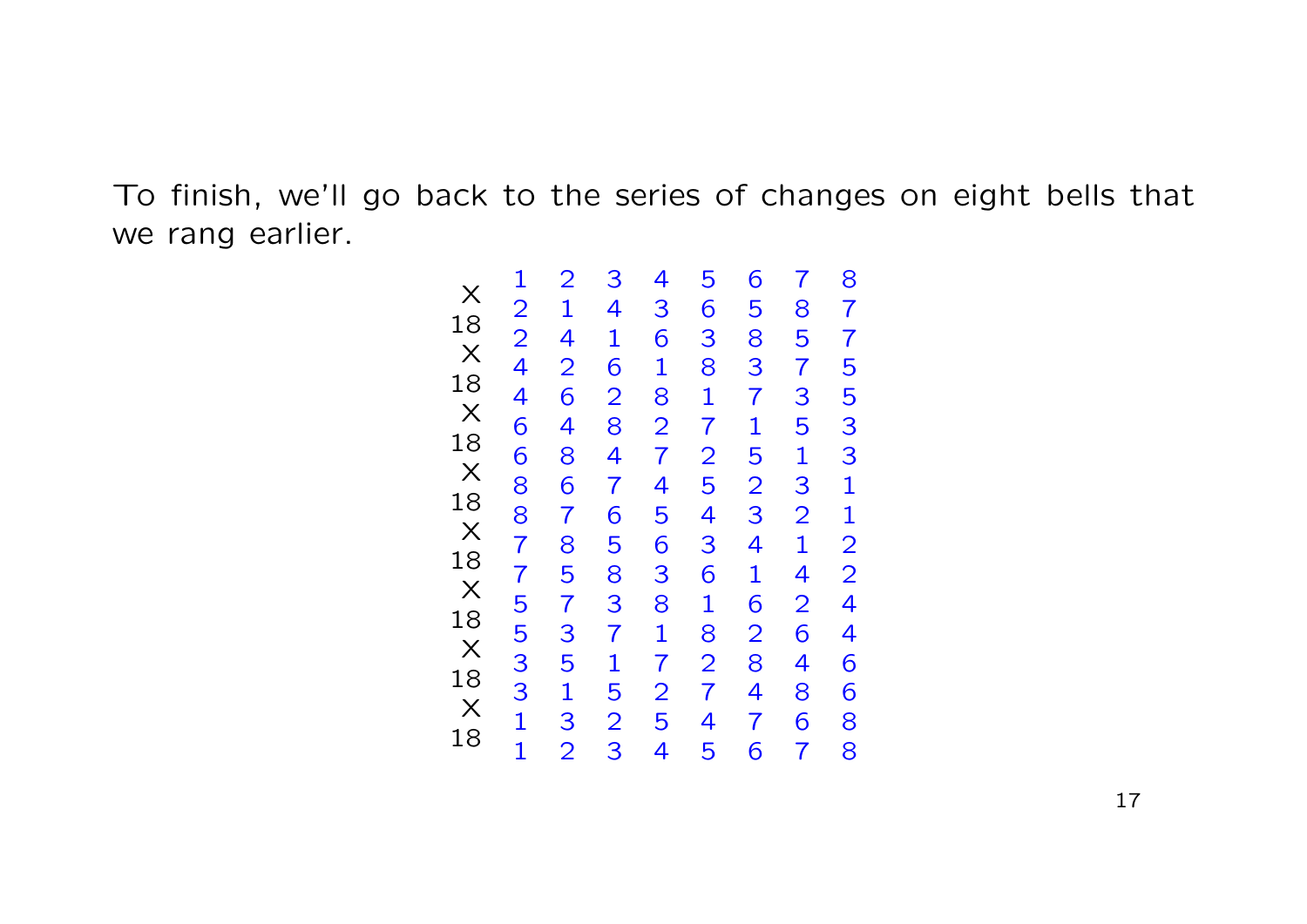1 3 5 2 7 4 8 6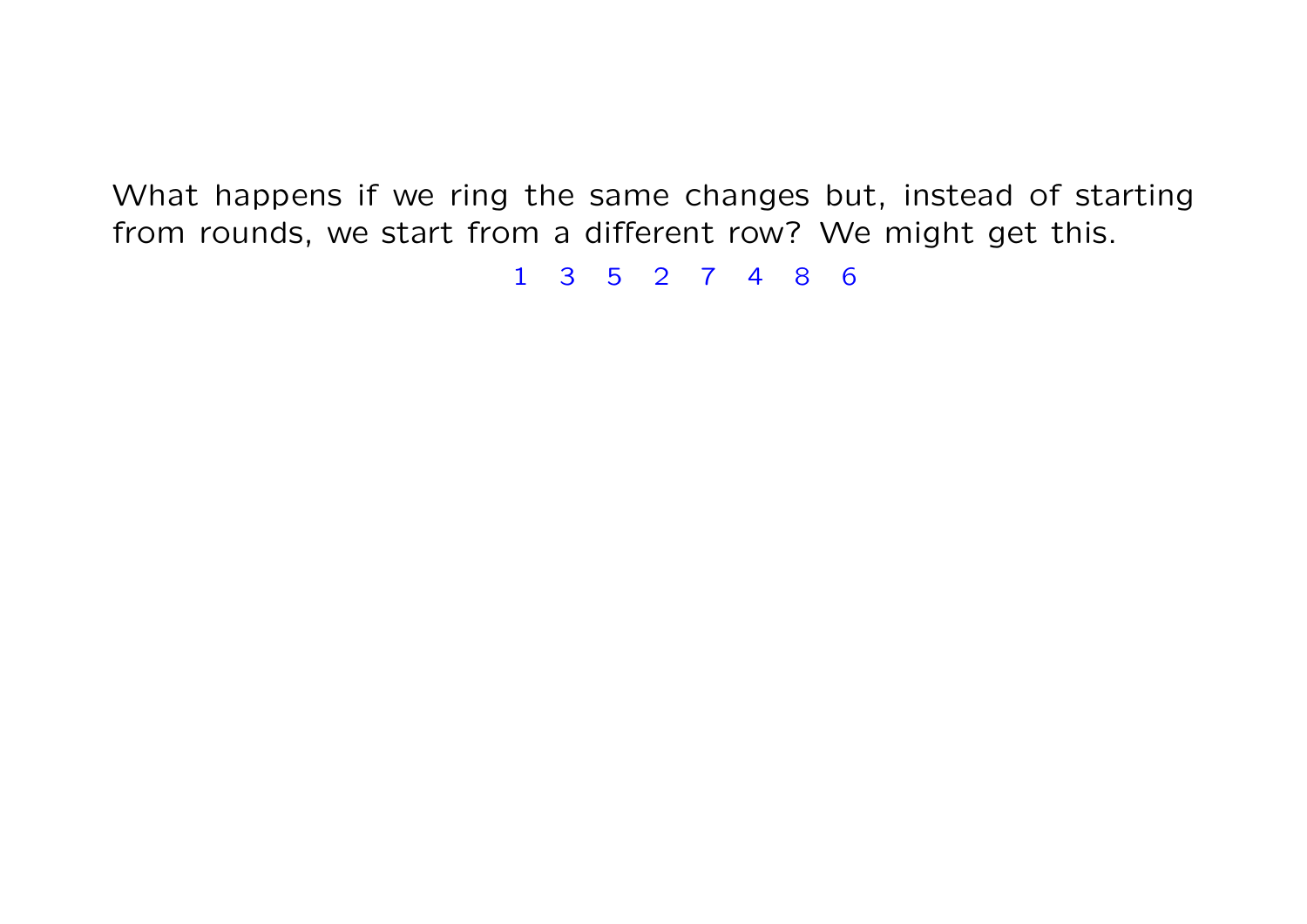1 3 5 2 7 4 8 6 <sup>X</sup> 3 1 2 5 4 7 6 8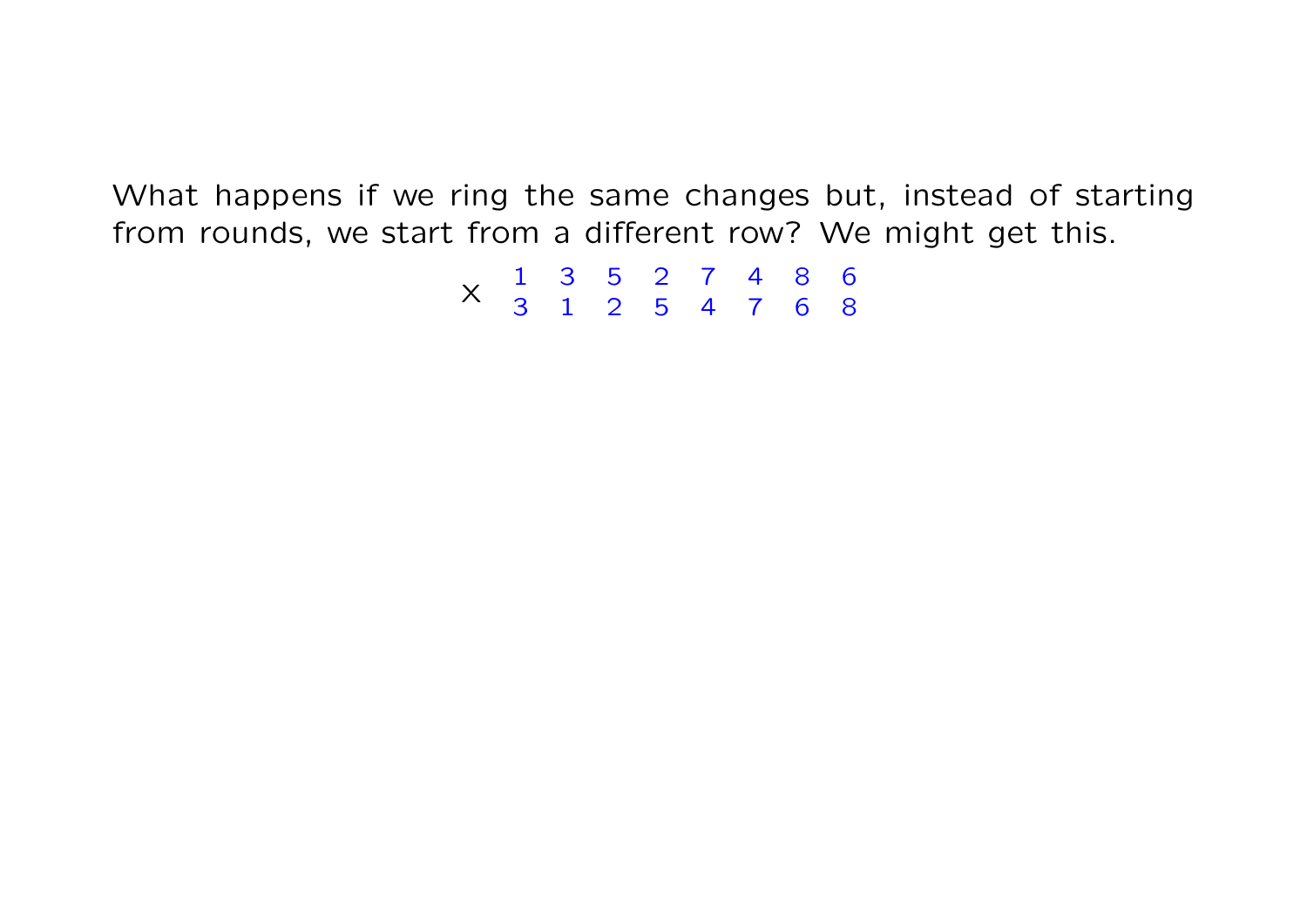| X 1 3 5 2 7 4 8 6<br>18 3 1 2 5 4 7 6 8<br>3 2 1 4 5 6 7 8 |  |  |  |  |
|------------------------------------------------------------|--|--|--|--|
|                                                            |  |  |  |  |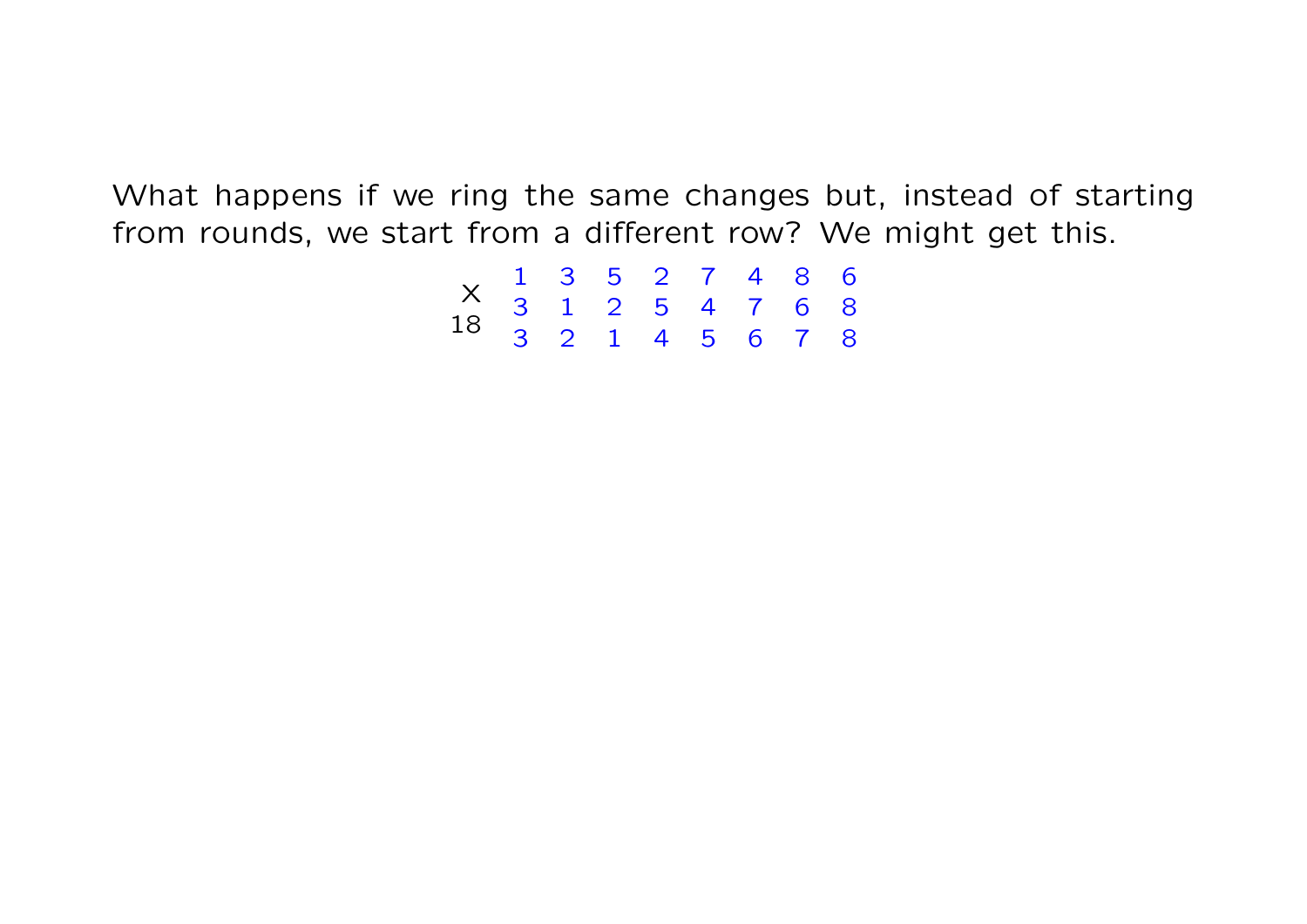|                                               | $\overline{3}$   | 5                |                   | $\overline{7}$ | 4               | 8                | 6                |
|-----------------------------------------------|------------------|------------------|-------------------|----------------|-----------------|------------------|------------------|
|                                               |                  |                  |                   |                | $\overline{7}$  |                  |                  |
|                                               |                  |                  |                   | $\frac{4}{5}$  |                 |                  |                  |
|                                               |                  |                  |                   |                |                 |                  |                  |
|                                               |                  |                  |                   |                |                 |                  |                  |
|                                               |                  |                  |                   |                |                 |                  |                  |
|                                               |                  |                  |                   |                |                 |                  |                  |
|                                               |                  |                  |                   | 618372541638   |                 |                  |                  |
|                                               |                  |                  |                   |                |                 |                  |                  |
|                                               |                  |                  |                   |                |                 |                  |                  |
|                                               |                  |                  |                   |                |                 |                  |                  |
|                                               |                  |                  |                   |                |                 |                  |                  |
|                                               |                  |                  |                   |                |                 |                  |                  |
|                                               |                  |                  |                   |                |                 |                  |                  |
|                                               |                  |                  |                   |                |                 |                  |                  |
| $\frac{1}{3}$ 3 2 2 2 4 4 6 6 8 8 7 7 5 5 1 1 | 1234264867857153 | 2143628476581735 | 25416382745618372 | $\frac{2}{7}$  | 658173521436284 | 6785715312342648 | 8877551133224466 |
|                                               |                  |                  |                   |                |                 |                  |                  |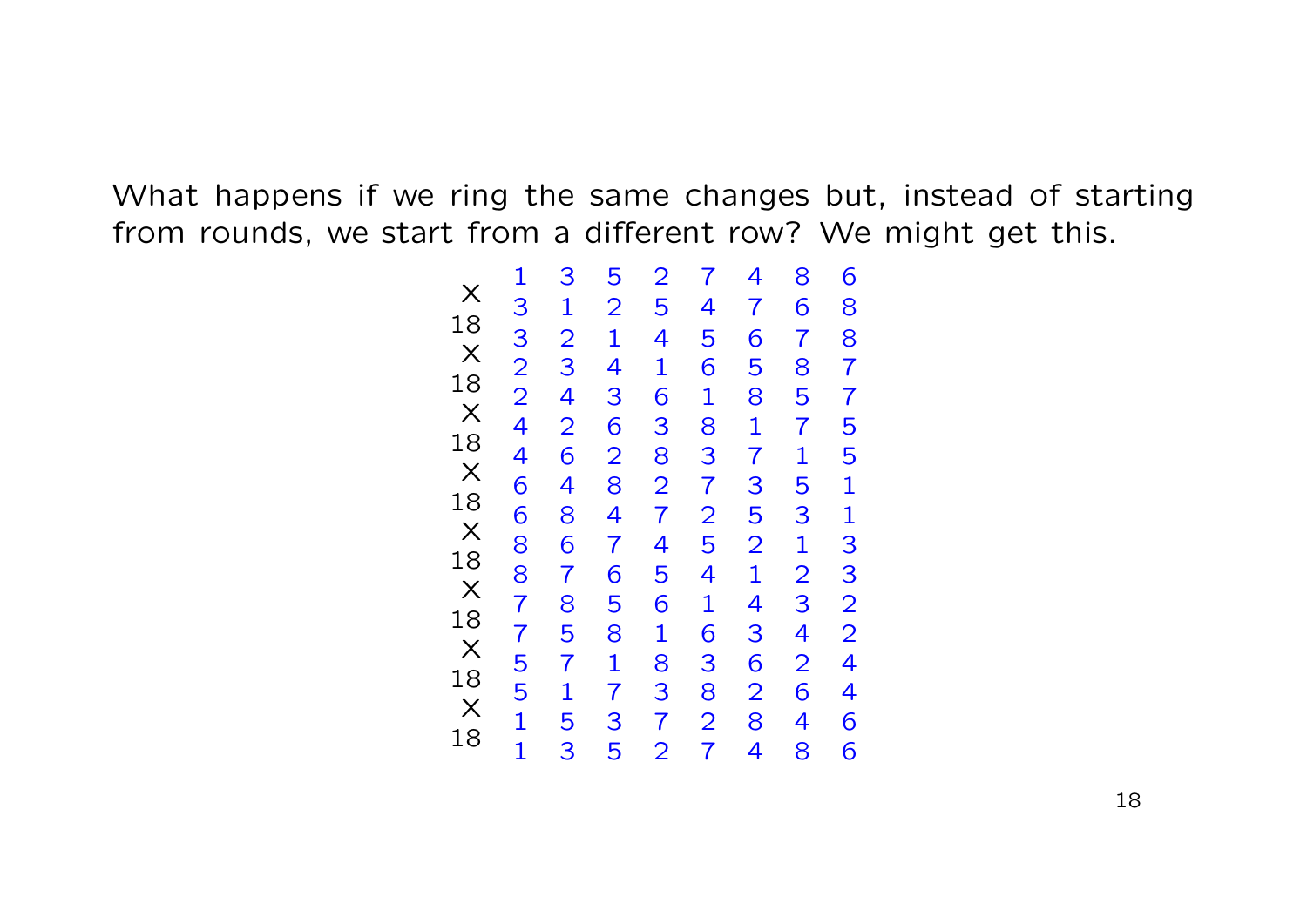In the first list are all the changes which we can get to from rounds using the changes 'X' and '18'. This also means that we can get from any one of those rows to any other using the changes 'X' and '18'.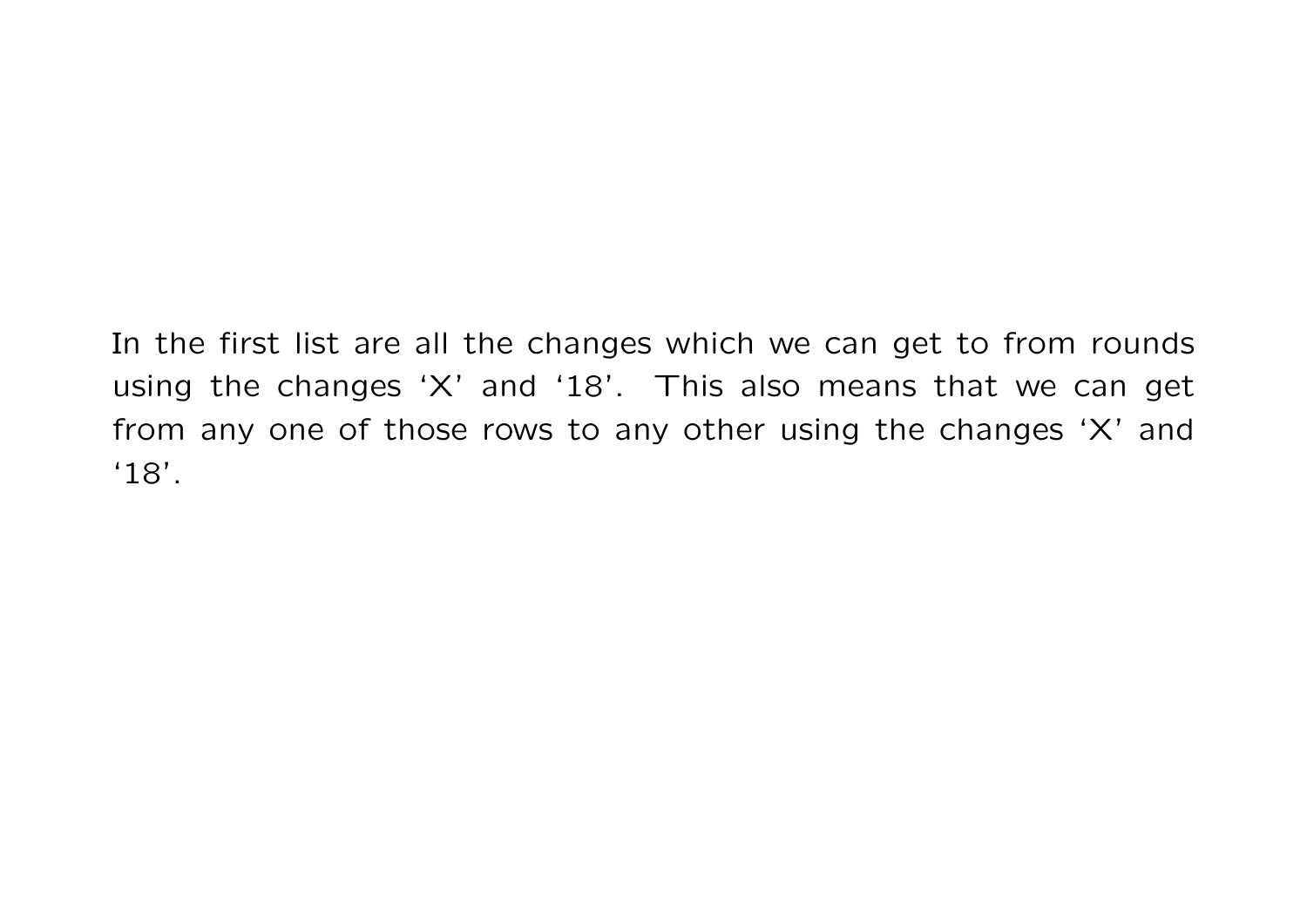In the first list are all the changes which we can get to from rounds using the changes 'X' and '18'. This also means that we can get from any one of those rows to any other using the changes 'X' and '18'.

In exactly the same way, we can get from any row in the second list to any other row in the second list using the changes 'X' and '18'.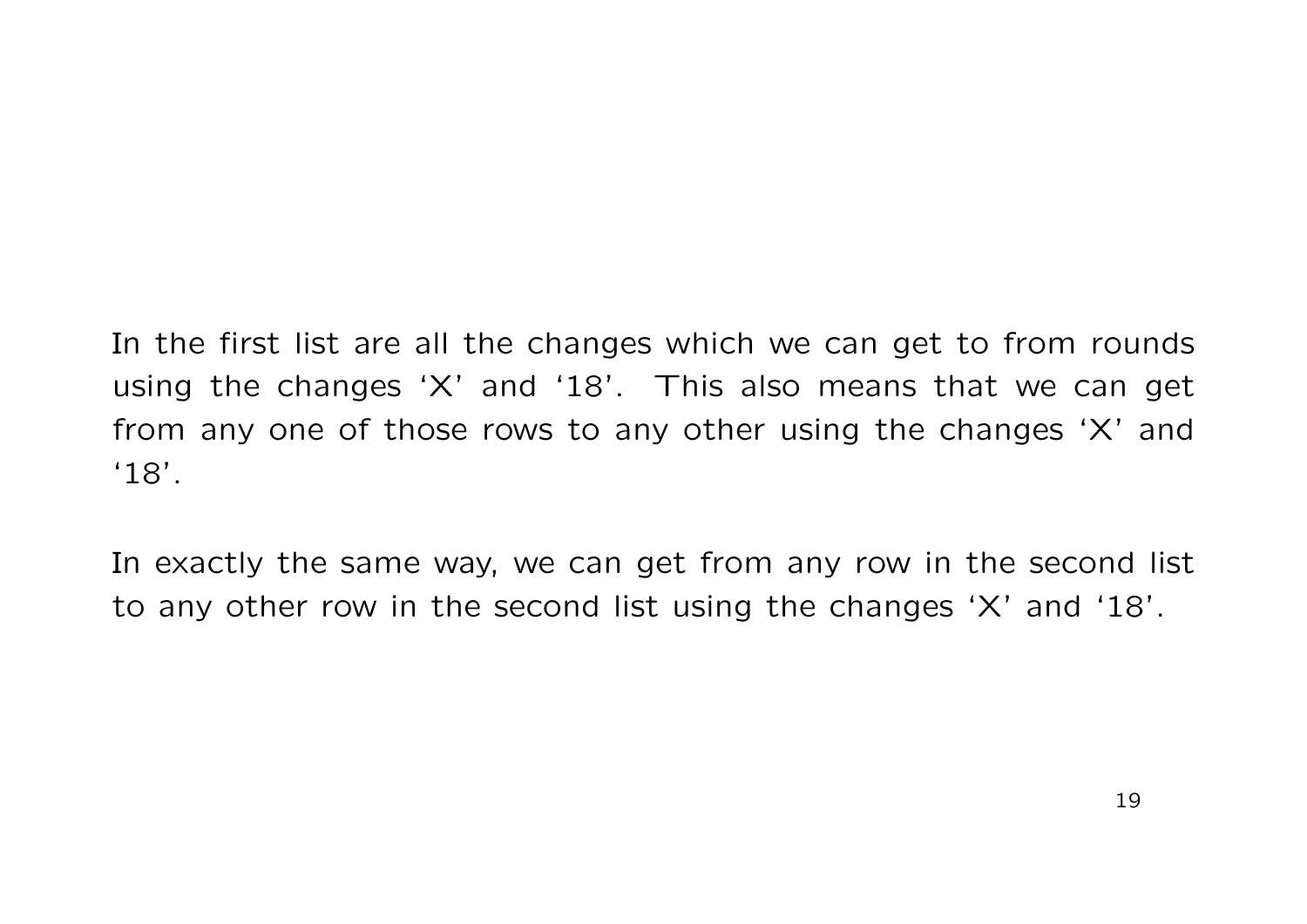Notice that the row we started with the second time

#### 1 3 5 2 7 4 8 6

wasn't one of the rows in the original list: in other words, we can't get to it from rounds using the changes 'X' and '18'. We will call this row R.

We can deduce something very useful. None of the rows in the second list appears in the first list! How do we know that without checking them all, one by one? We will prove it.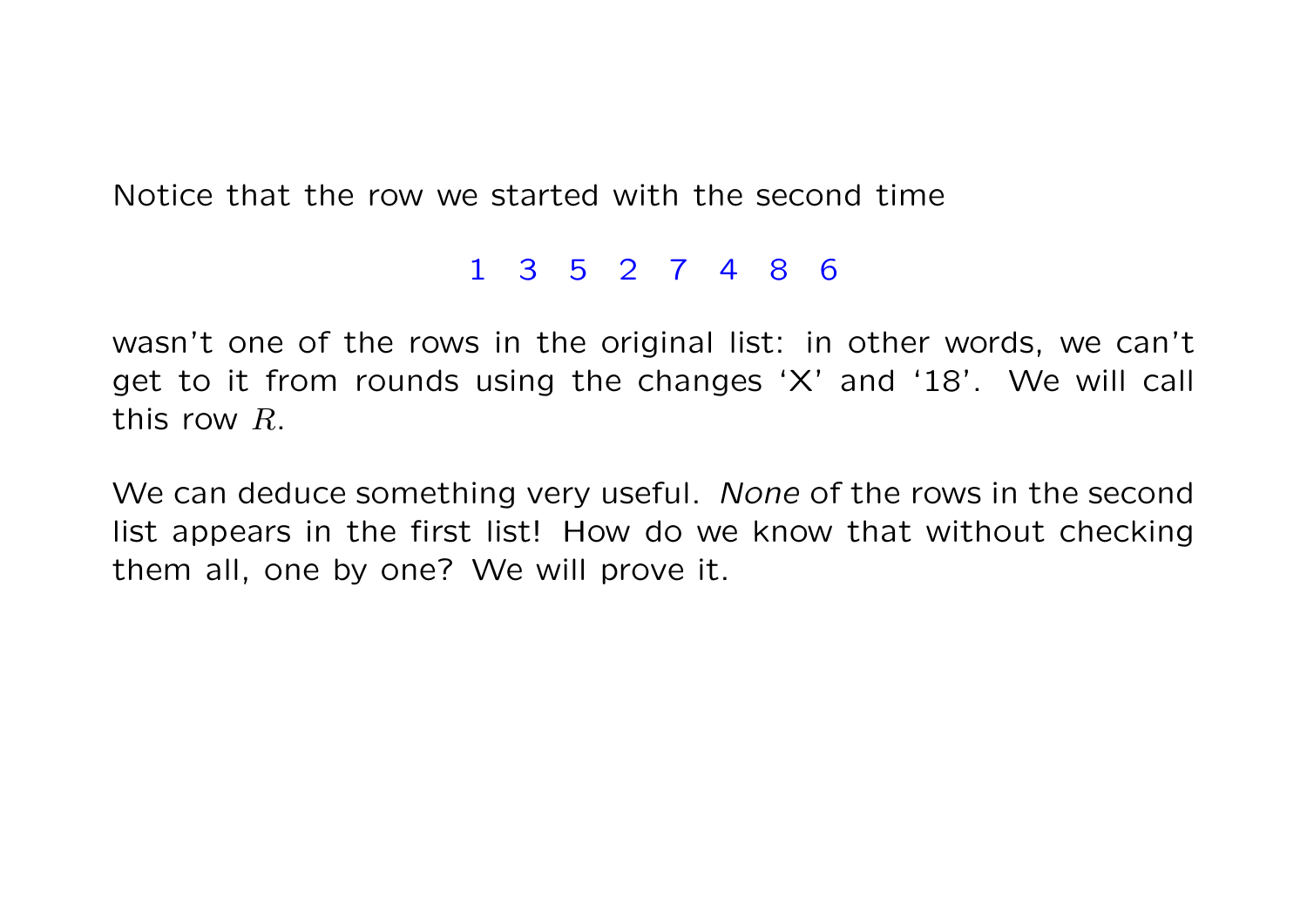Notice that the row we started with the second time

#### 1 3 5 2 7 4 8 6

wasn't one of the rows in the original list: in other words, we can't get to it from rounds using the changes 'X' and '18'. We will call this row R.

We can deduce something very useful. None of the rows in the second list appears in the first list! How do we know that without checking them all, one by one? We will prove it.

This will be a *proof by contradiction*. We will suppose that there is a row which appears in both the first list and the second list, and deduce something untrue; that will mean that our supposition cannot be true.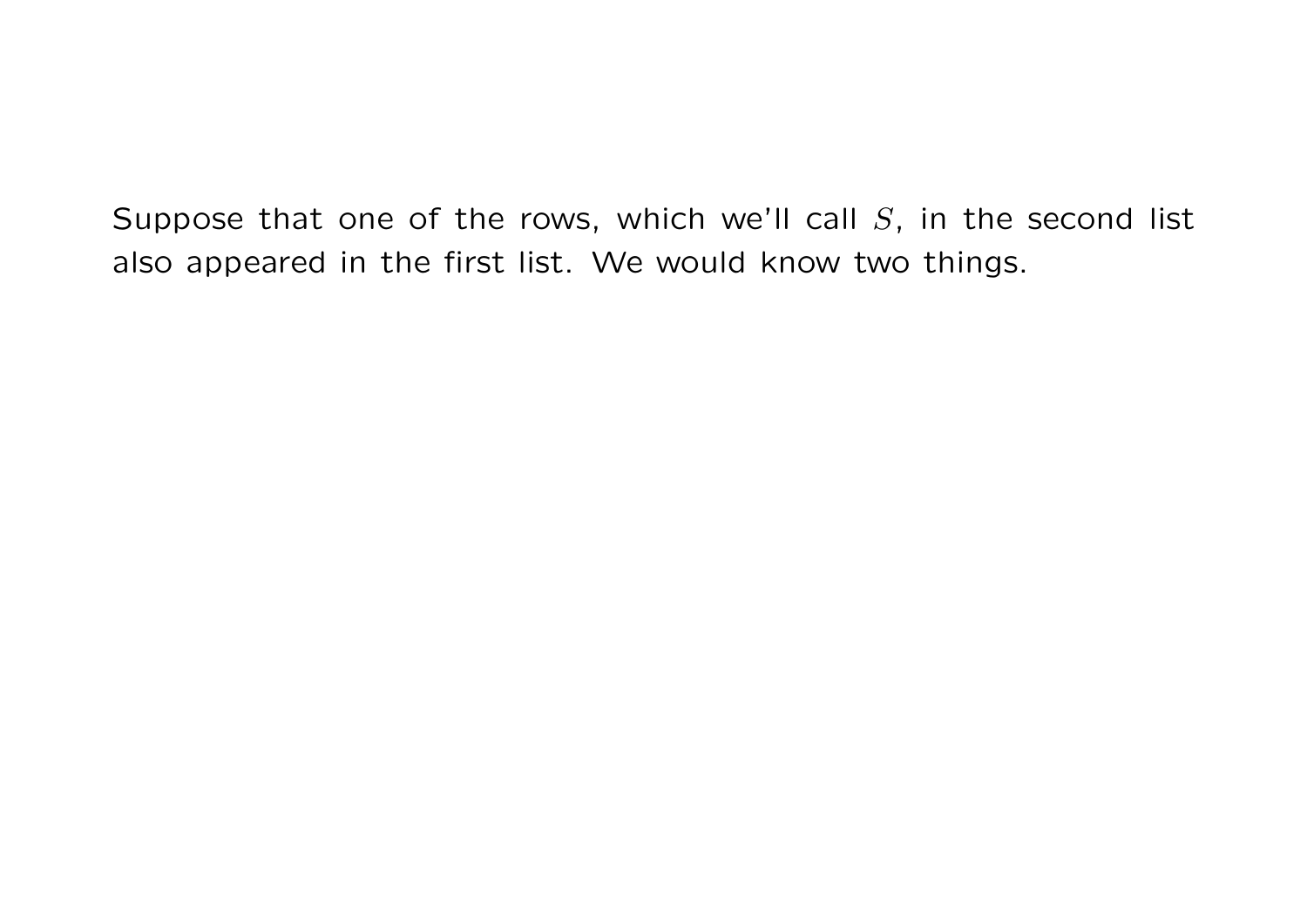• We could get from the row  $S$  to the row  $R$  using changes 'X' and '18' (because  $S$  is in the second list).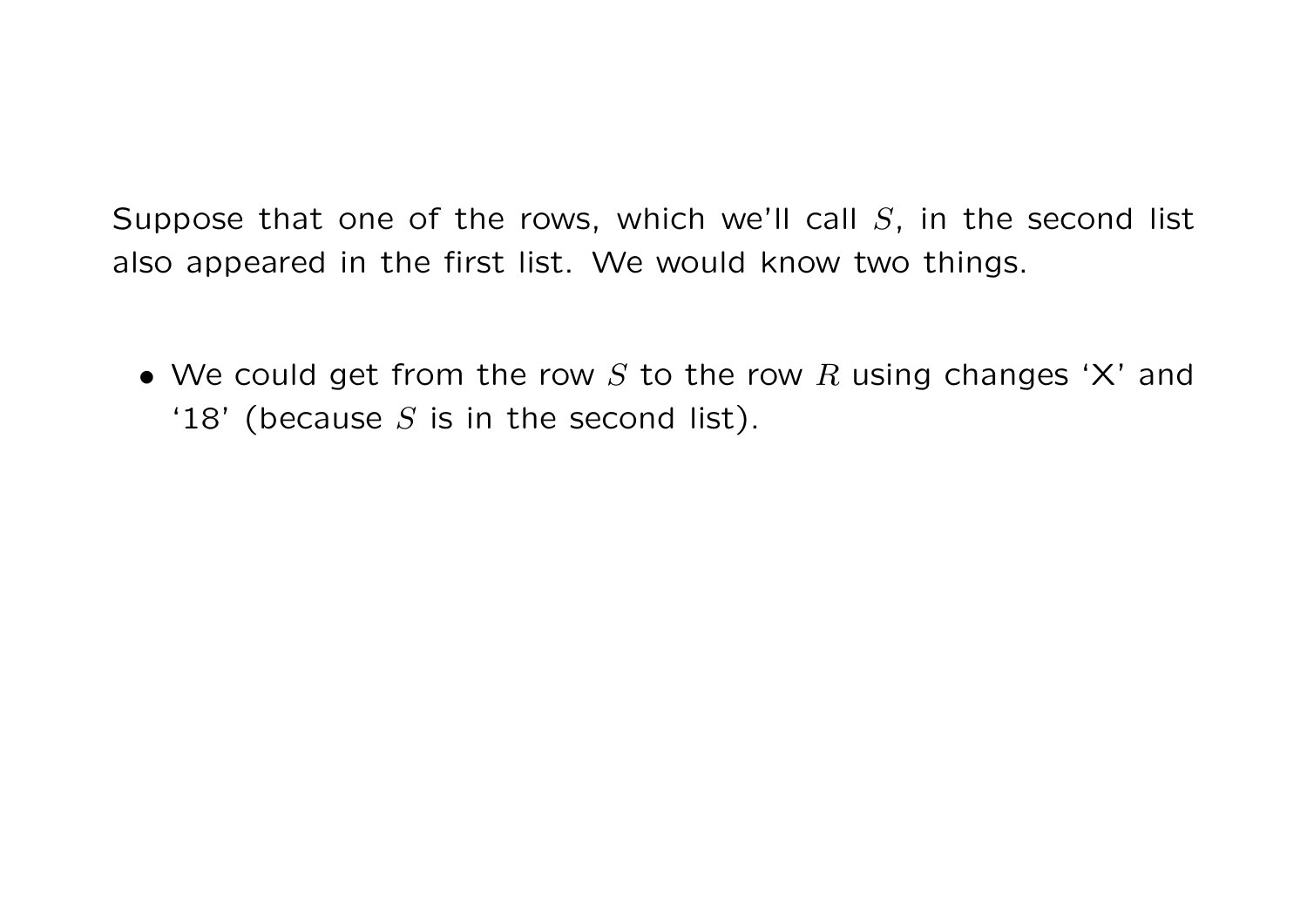- We could get from the row S to the row R using changes 'X' and '18' (because  $S$  is in the second list).
- We could get from rounds to the row  $S$  using changes 'X' and '18' (because  $S$  is in the first list).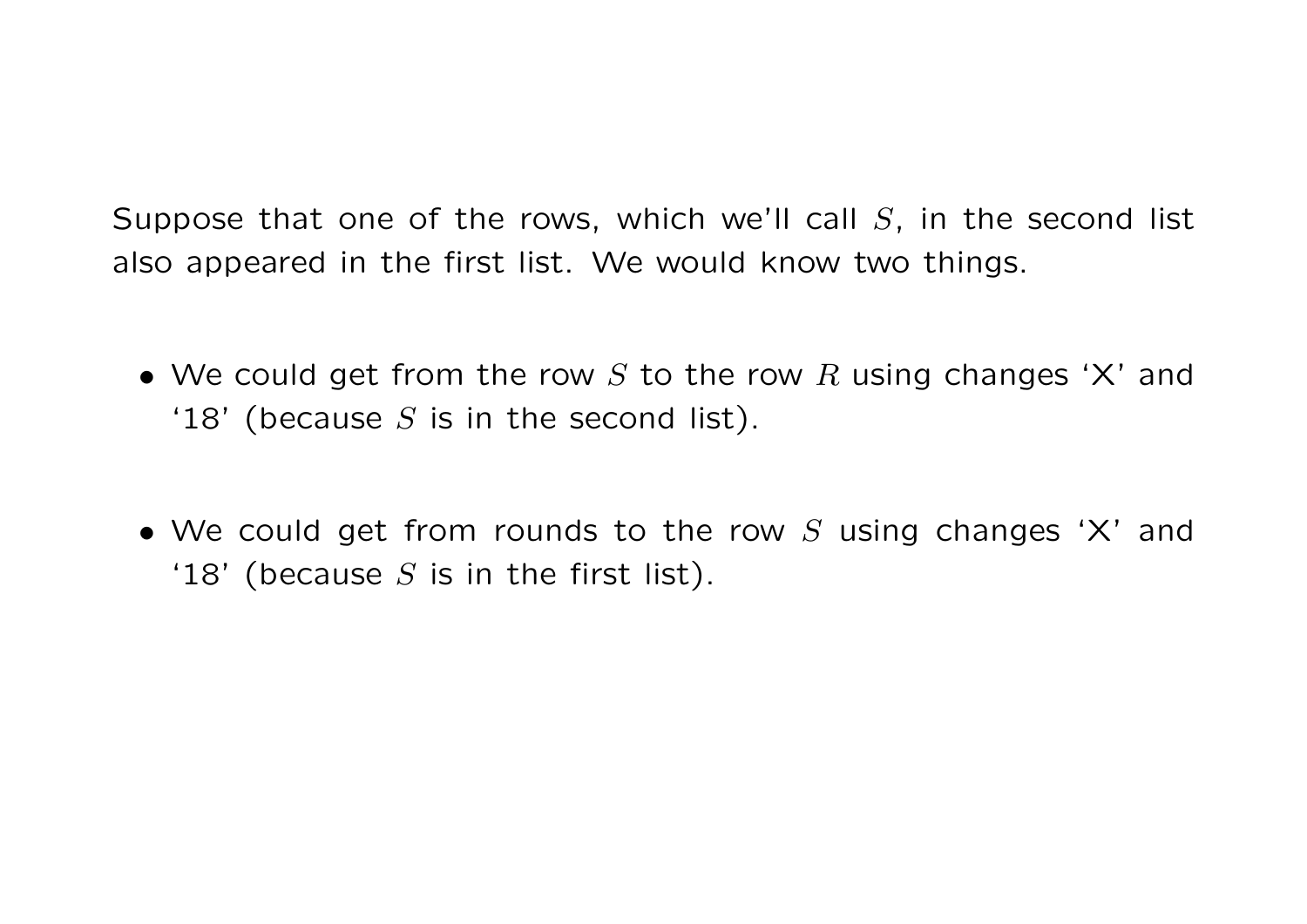- We could get from the row S to the row R using changes 'X' and '18' (because  $S$  is in the second list).
- We could get from rounds to the row  $S$  using changes 'X' and '18' (because  $S$  is in the first list).

Therefore we could get from rounds to the row R using changes 'X' and '18', and so R would have to be in the first list.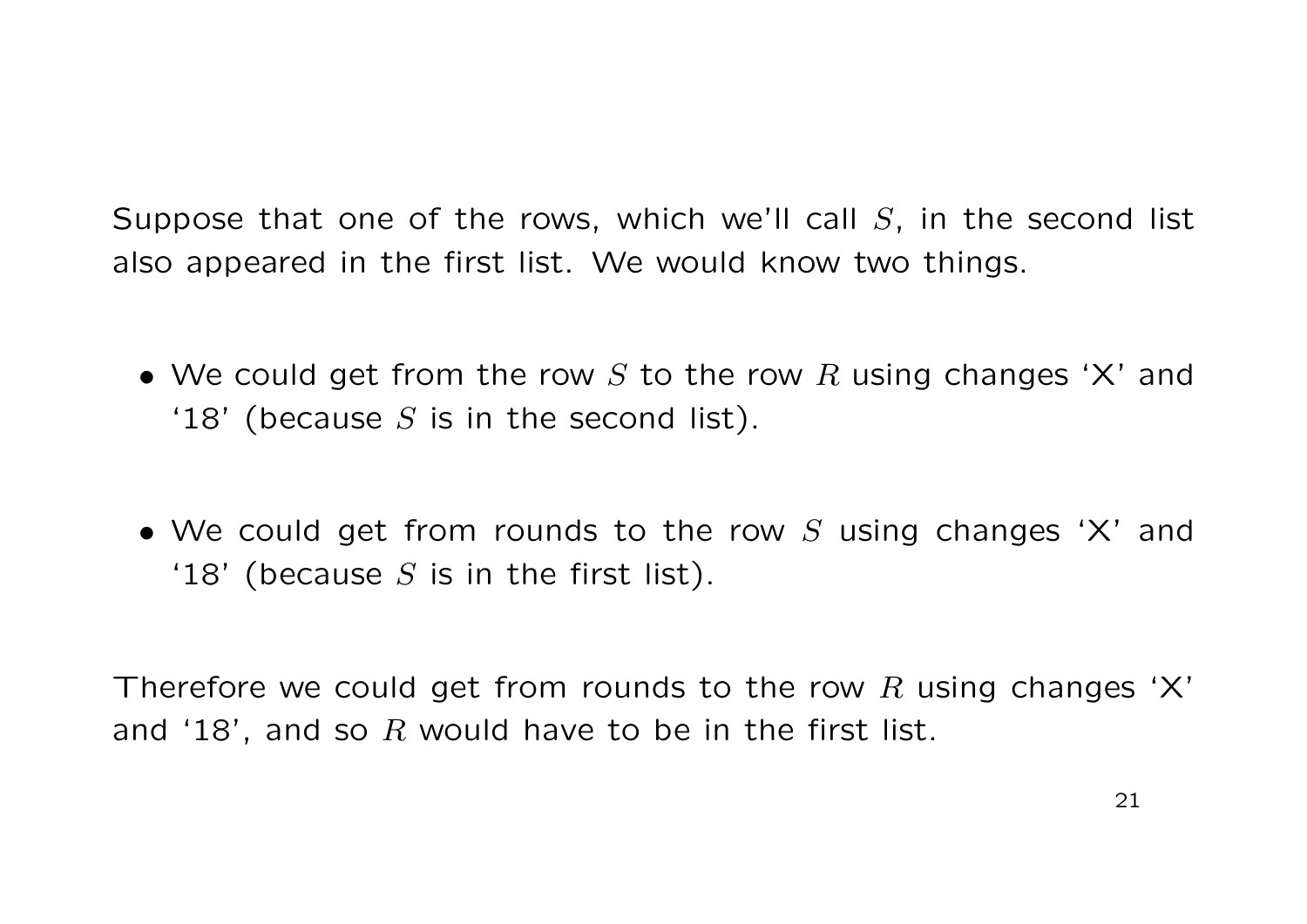But  $R$  isn't in the first list. That means that our supposition was wrong: there can be no such  $S$ . No row from the second list can appear in the first list, and we have finished the proof.